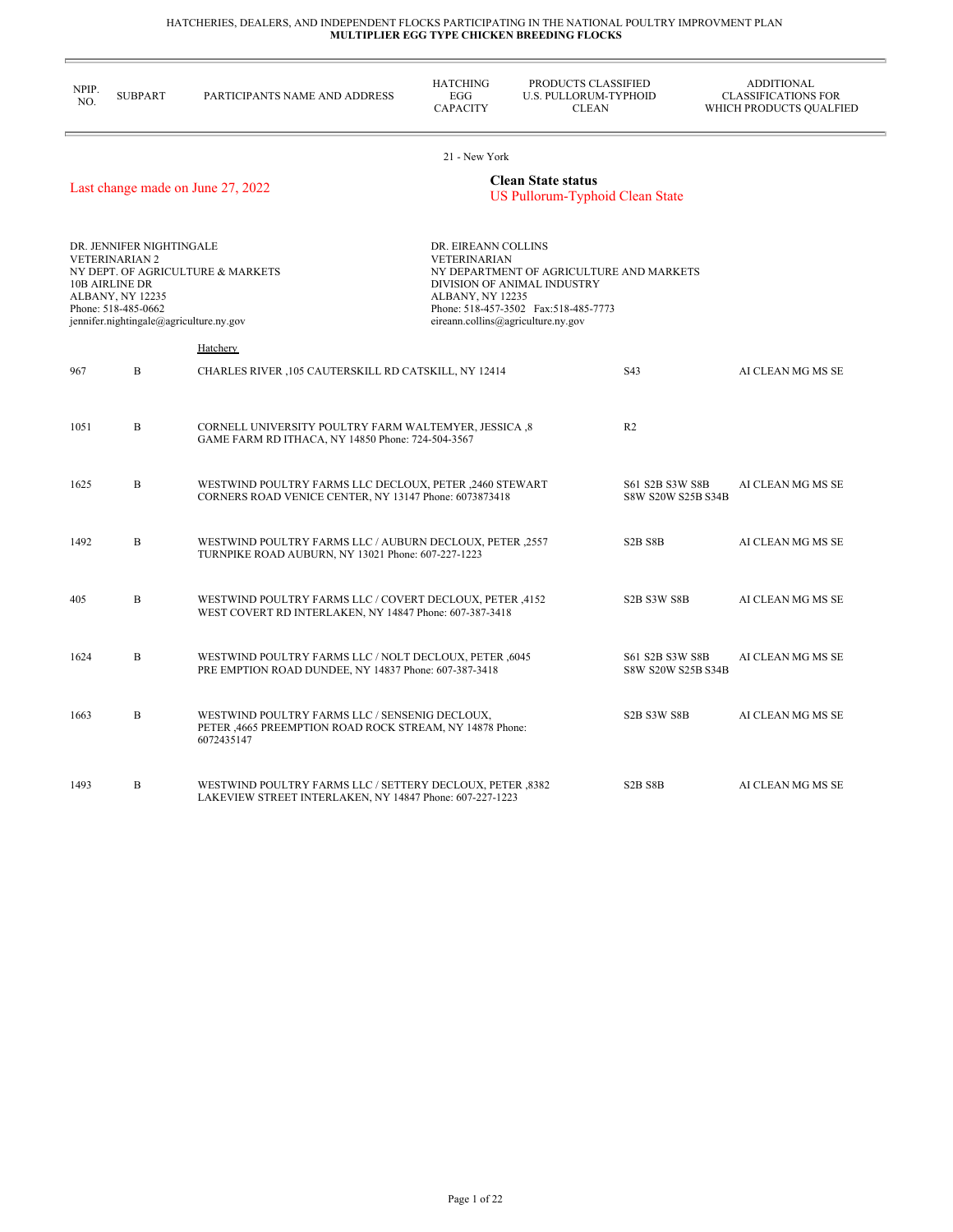÷

| NPIP.<br>NO. | <b>SUBPART</b>                                                                                                                                                   | PARTICIPANTS NAME AND ADDRESS                                                                                            | <b>HATCHING</b><br>EGG<br><b>CAPACITY</b>                                                                                                                                                                               | PRODUCTS CLASSIFIED<br>U.S. PULLORUM-TYPHOID<br><b>CLEAN</b> |                                                                                                                                               | <b>ADDITIONAL</b><br><b>CLASSIFICATIONS FOR</b><br>WHICH PRODUCTS QUALFIED |
|--------------|------------------------------------------------------------------------------------------------------------------------------------------------------------------|--------------------------------------------------------------------------------------------------------------------------|-------------------------------------------------------------------------------------------------------------------------------------------------------------------------------------------------------------------------|--------------------------------------------------------------|-----------------------------------------------------------------------------------------------------------------------------------------------|----------------------------------------------------------------------------|
|              |                                                                                                                                                                  |                                                                                                                          | 21 - New York                                                                                                                                                                                                           |                                                              |                                                                                                                                               |                                                                            |
|              |                                                                                                                                                                  | Last change made on June 27, 2022                                                                                        |                                                                                                                                                                                                                         | <b>Clean State status</b><br>US Pullorum-Typhoid Clean State |                                                                                                                                               |                                                                            |
|              | DR. JENNIFER NIGHTINGALE<br><b>VETERINARIAN 2</b><br><b>10B AIRLINE DR</b><br>ALBANY, NY 12235<br>Phone: 518-485-0662<br>jennifer.nightingale@agriculture.ny.gov | NY DEPT. OF AGRICULTURE & MARKETS                                                                                        | DR. EIREANN COLLINS<br><b>VETERINARIAN</b><br>NY DEPARTMENT OF AGRICULTURE AND MARKETS<br>DIVISION OF ANIMAL INDUSTRY<br>ALBANY, NY 12235<br>Phone: 518-457-3502 Fax:518-485-7773<br>eireann.collins@agriculture.ny.gov |                                                              |                                                                                                                                               |                                                                            |
|              |                                                                                                                                                                  | Hatchery                                                                                                                 |                                                                                                                                                                                                                         |                                                              |                                                                                                                                               |                                                                            |
| 1481         | E                                                                                                                                                                | AVIAN EMPIRE ROBINSON, CLYDE ,537 ROWLAND<br>STREET BALLSTON SPA, NY 12020 Phone: 518-428-6138                           |                                                                                                                                                                                                                         |                                                              | W13 X28 X117 X142<br>X184                                                                                                                     | H5/H7 AI CLEAN                                                             |
| 1438         | E                                                                                                                                                                | FLORA PILBEAM, JERRY DAVIS , 1375 CHURCH RD BALDWINSVILLE,<br>NY 13027 Phone: 315-678-1482                               |                                                                                                                                                                                                                         |                                                              | R7 R36 R47 R146<br>R191 R222 W20 W69<br>W74 W215 W247 W248<br>W256 W380 W556                                                                  |                                                                            |
| 396          | E                                                                                                                                                                | GRANT'S PHEASANTRY GRANT, DAN ,763 COUNTY ROUTE<br>32 BRUSHTON, NY 12916 Phone: 518-358-2993                             |                                                                                                                                                                                                                         |                                                              | W28 W29 W119 W149<br>W160 W220 W556 Z1<br>Z24 Z51 Z53 Z169<br>Z377                                                                            |                                                                            |
| 1368         | E                                                                                                                                                                | HILLTOPS FOWL TALLON, CAMERON , 135 COUNTY ROUTE<br>2 OGDENSBURG, NY 13669 Phone: 3153228530                             |                                                                                                                                                                                                                         |                                                              | R1061 N44 N146 N148<br>R103 R117 R212 W23<br>W28 W29 W38 W48<br>W54 W88 W89 W175<br>W646 W690 Z1 Z22<br>Z43 Z205 Z286 Z335<br>Z353 W766 R1057 | H5/H7 AI CLEAN                                                             |
| 1182         | E                                                                                                                                                                | KELKOUT FARMS SHELDON, BETTY , 160 MALDEN BRIDGE<br>RD NASSAU, NY 12123 Phone: 518-755-1687                              |                                                                                                                                                                                                                         |                                                              | R7 R12 W75 W88<br>W198 W208 W290 W570<br>W578                                                                                                 |                                                                            |
| 1441         | E                                                                                                                                                                | STROBEL, TERRY , 7238 N BERGEN RD BERGEN, NY 14416 Phone:<br>585-472-3169                                                |                                                                                                                                                                                                                         |                                                              | R89 R118 R214 W142<br>Z2 Z57 Z118 Z179                                                                                                        |                                                                            |
| 1372         | E                                                                                                                                                                | TNT GAME FOWL FARM CARRANO, THOMAS ,751 WHITNEY<br>RD ONTARIO, NY 14519 Phone: 585-474-7380                              |                                                                                                                                                                                                                         |                                                              | N18 N28 N104 N139<br>N183                                                                                                                     |                                                                            |
| 999          | E                                                                                                                                                                | WYNNE, WILLIAM ,3743 US HWY 11 DEKALB JUNCTION,<br>NY 13630 Phone: 315-276-4477                                          |                                                                                                                                                                                                                         |                                                              | R11 R255 W30 W51                                                                                                                              |                                                                            |
| 1362         | E                                                                                                                                                                | <b>Independent Flocks</b><br>3 B'S CHICKEN FARM WELLS SR., BRAIN L, 716 CR 77 GREENWICH,<br>NY 12834 Phone: 518-744-7858 |                                                                                                                                                                                                                         |                                                              | R7 R13 R17 R30<br>R72 R81 R85 R201<br>R227 R237 R239                                                                                          |                                                                            |
| 1675         | E                                                                                                                                                                | ABC FARMS CARRIER, SARAH ,5115 COUNTY ROUTE 92 LORRAINE,<br>NY 13659 Phone: 3158130042                                   |                                                                                                                                                                                                                         |                                                              | W770 R94 R692 W13<br>W17 W74 W75 W132<br>W140 W164 W547 Y22                                                                                   | H5/H7 AI CLEAN                                                             |
| 1361         | E                                                                                                                                                                | ABYACRES HOBBY FARM KOUTERICK, VIRGINIA & RAEANN ,97<br>DRYBROOK WEST WAVERLY, NY 14892 Phone: 607-731-5259              |                                                                                                                                                                                                                         |                                                              | R7 R88 R115 R237<br>W26 W35 W120 W365<br>W660                                                                                                 |                                                                            |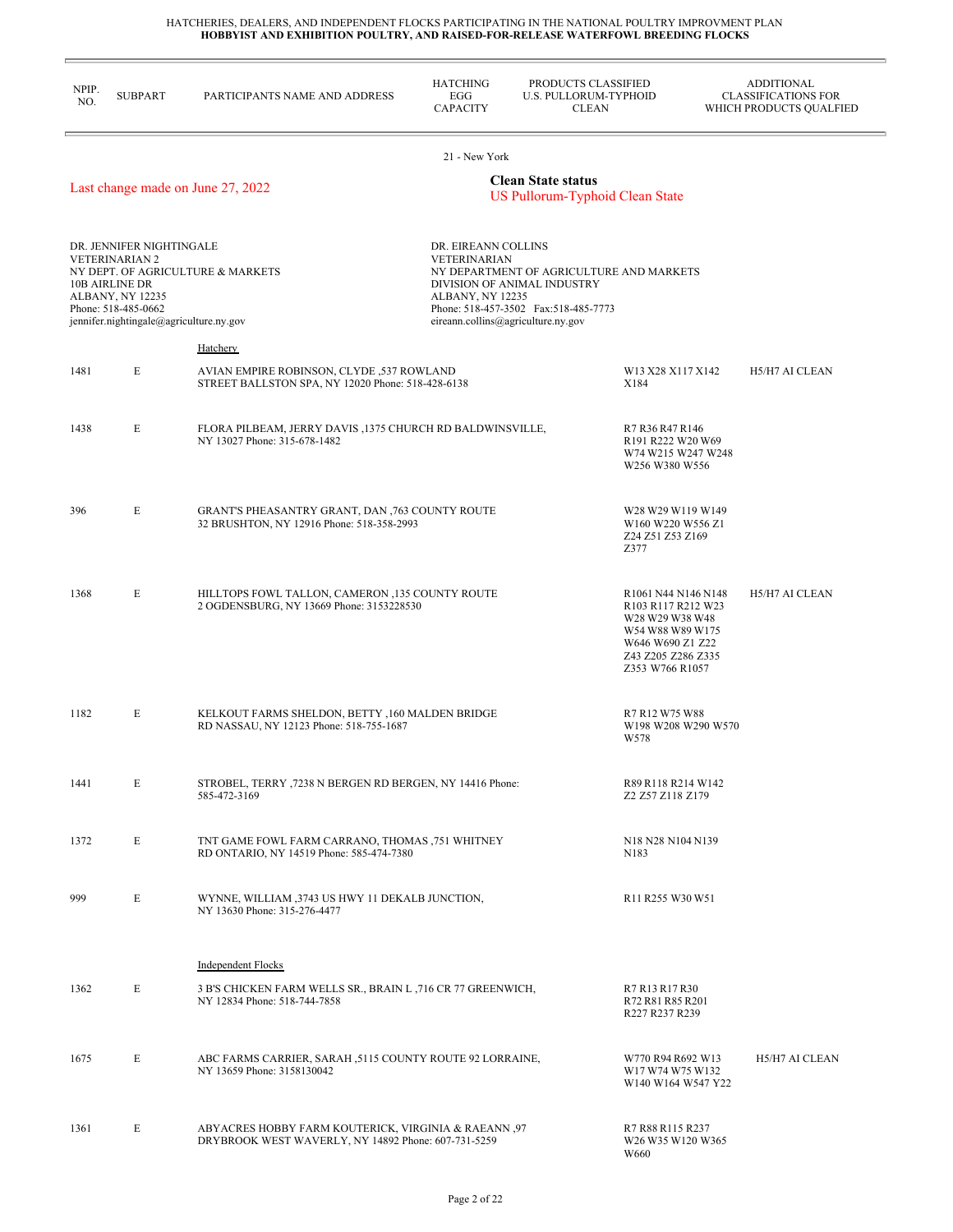L,

| NPIP.<br>NO. | <b>SUBPART</b> | PARTICIPANTS NAME AND ADDRESS                                                                                    | <b>HATCHING</b><br>EGG<br><b>CAPACITY</b> | PRODUCTS CLASSIFIED<br>U.S. PULLORUM-TYPHOID<br><b>CLEAN</b> |                                                                                                          | <b>ADDITIONAL</b><br><b>CLASSIFICATIONS FOR</b><br>WHICH PRODUCTS QUALFIED |
|--------------|----------------|------------------------------------------------------------------------------------------------------------------|-------------------------------------------|--------------------------------------------------------------|----------------------------------------------------------------------------------------------------------|----------------------------------------------------------------------------|
|              |                |                                                                                                                  | 21 - New York                             |                                                              |                                                                                                          |                                                                            |
|              |                | Last change made on June 27, 2022                                                                                |                                           | <b>Clean State status</b><br>US Pullorum-Typhoid Clean State |                                                                                                          |                                                                            |
| 1427         | E              | ACWORTH, ELEANOR ,179 NINE PARTNERS LANE MILLBROOK,<br>NY 12545 Phone: 845-249-8557                              |                                           |                                                              | R196 R676 R1006 W68<br>W140 R1030                                                                        |                                                                            |
| 1615         | E              | AESCHLIMANN, OLIVER & SHAUNA ,389 BUTCHER<br>ROAD CLAYVILLE, NY 13322 Phone: 315-404-7443                        |                                           |                                                              | R55                                                                                                      |                                                                            |
| 503          | E              | ALLISON, ROBERT M , P.O. BOX 37, STATE ROUTE 30A CENTRAL<br>BRIDGE, NY 12035 Phone: (518)868-2812                |                                           |                                                              | W25 W26 W52 W88<br>W149                                                                                  |                                                                            |
| 1557         | E              | AMBER LYNN FARM BURNS, HEATHER & ASHLYN, 17 SMITH<br>AVENUE SELKIRK, NY 12158 Phone: 518-788-4246                |                                           |                                                              | R768 R6 R12 R15<br>R <sub>196</sub> R <sub>240</sub> X <sub>3</sub> X <sub>25</sub><br>R <sub>1030</sub> |                                                                            |
| 1397         | E              | ANAUO, SHERRY AND MARK , 6529 MILLER RD ELBA, NY 14058 Phone:<br>585-757-2908                                    |                                           |                                                              | R7 R146 R146 R222                                                                                        |                                                                            |
| 1604         | E              | ANGELO, DE ,2552 STATE ROUTE 13 NEW WOODSTOCK,<br>NY 13122 Phone: 3154165028                                     |                                           |                                                              | W3 W11 W17 W168<br>W546 W573 W659                                                                        |                                                                            |
| 1594         | E              | APONTE, LISA , 143 HOMEWOOD DRIVE CLIFTON, NY 13323 Phone:<br>3159821584                                         |                                           |                                                              | R222 R229 R1020 W2<br>Z4 Z18 Z19 Z101<br>Z130 Z137 Z138 Z271                                             |                                                                            |
| 1704         | E              | APPLEBEE, JODY ,7619 LODGE ROAD ADDISON, NY 14801 Phone:<br>5706270888                                           |                                           |                                                              | X3                                                                                                       |                                                                            |
| 1382         | E              | ATLANTIC FLYWAY FISH, CARY ,79 HUBBS RD BALLSTON LAKE,<br>NY 12019 Phone: 518-881-7387                           |                                           |                                                              | W <sub>26</sub> W <sub>74</sub> W <sub>75</sub> W <sub>357</sub><br>W556 W660 W695                       |                                                                            |
| 1576         | E              | AUTUMN'S HARVEST FARM HAWS, TY, OLIVIA & NOELLE ,5701<br>KINGS CORNERS RD. ROMULUS, NY 14541 Phone: 315-651-1778 |                                           |                                                              | R222 R712 R1025 Y13<br>Z93                                                                               |                                                                            |
| 1612         | E              | B & B FARMS BLANTON, NICOLE ,376 BETHLEHEM ROAD CALLICOON<br>CENTER, NY 12724 Phone: 845-807-7298                |                                           |                                                              | R96 R146 R256 W132<br>W256 W299 W660                                                                     |                                                                            |
| 1389         | E              | BAHNSEN, TONI ,130 DUNTHORNE DRIVE BLOOMINGBURG,<br>NY 12721 Phone: 281-770-4750                                 |                                           | 48                                                           | R <sub>146</sub> R <sub>196</sub> R <sub>227</sub> R <sub>247</sub><br>W7 W8                             | H5/H7 AI CLEAN                                                             |
| 1537         | E              | BAKER, SANDRA , 543 RIVER ROAD EDWARDS, NY 13635 Phone:<br>315-286-5584                                          |                                           |                                                              | W <sub>11</sub> W <sub>25</sub> W <sub>86</sub> W <sub>92</sub><br>W193 W270 W297 W663                   | H5/H7 AI CLEAN                                                             |
| 1331         | E              | BANGO'S FUNNY FARM BANGO, ROBERT ,3611 US HWY 11 DEKALB<br>JUNCTION, NY 13630                                    |                                           |                                                              | R1019 W28 W30 W88<br>X3 X10 Y3 Z204                                                                      |                                                                            |
| 1429         | E              | BENEWAY, CHRIS ,20 WEST MARSHALL DRIVE POUGHKEEPSIE,<br>NY 12601 Phone: 845-471-4885                             |                                           |                                                              | R <sub>3</sub>                                                                                           |                                                                            |
| 1477         | E              | BERKEMEIER, MATTHEW, 10825 EAST ROAD PAVILION,<br>NY 14525 Phone: 5853562761                                     |                                           |                                                              | R184 Y10 Z20                                                                                             |                                                                            |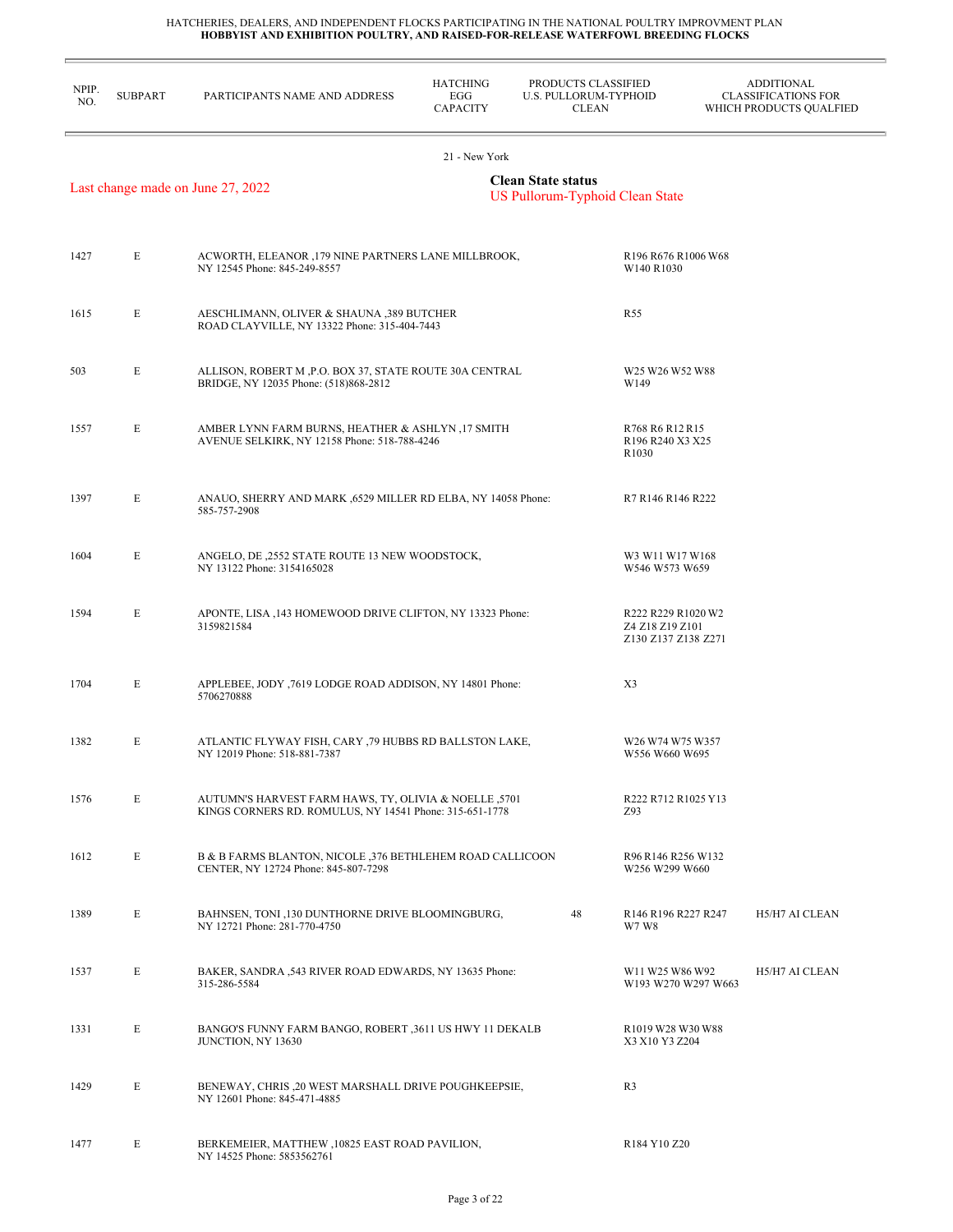| NPIP.<br>NO. | <b>SUBPART</b> | PARTICIPANTS NAME AND ADDRESS                                                                                                  | <b>HATCHING</b><br>EGG<br><b>CAPACITY</b> | PRODUCTS CLASSIFIED<br>U.S. PULLORUM-TYPHOID<br><b>CLEAN</b>                                        | <b>ADDITIONAL</b><br><b>CLASSIFICATIONS FOR</b><br>WHICH PRODUCTS QUALFIED |
|--------------|----------------|--------------------------------------------------------------------------------------------------------------------------------|-------------------------------------------|-----------------------------------------------------------------------------------------------------|----------------------------------------------------------------------------|
|              |                |                                                                                                                                | 21 - New York                             |                                                                                                     |                                                                            |
|              |                | Last change made on June 27, 2022                                                                                              |                                           | <b>Clean State status</b><br>US Pullorum-Typhoid Clean State                                        |                                                                            |
|              |                |                                                                                                                                |                                           |                                                                                                     |                                                                            |
| 451          | E              | BERKEMEIER, JANET , 10901 EAST RD PAVILION, NY 14525 Phone:<br>585-344-2948                                                    |                                           | R7 R72 R238 R245                                                                                    |                                                                            |
| 1679         | E              | BINCK FAMILY FARM BINCK, AMY ,13 MORNER ROAD RENSSELAER,<br>NY 12144 Phone: 5188882742                                         |                                           | R7 R15 R56 R85<br>R712                                                                              | R260 R666 R693 R704                                                        |
| 1634         | E              | BIRD LAND SLATE, LEON , 4092 CAMP ROAD ORISKANY FALLS,<br>NY 13425 Phone: 3158216327                                           |                                           | W3 W442 Z18 Z108<br>Z376                                                                            | Z118 Z138 Z202 Z288                                                        |
| 1644         | E              | BLUE WILLOW RIDGE FARM HARGRAVE, WENDIE ,3092 GROTH<br>ROAD HOLLEY, NY 14470 Phone: 5853695882                                 |                                           | R1061 R19 R71 R662                                                                                  |                                                                            |
| 1561         | E              | BOELENS, TERESA , 2415 STATE ROUTE 17K MONTGOMERY, NY 12549                                                                    |                                           | R <sub>19</sub> R <sub>222</sub> R <sub>227</sub> R <sub>237</sub><br>W1 W12 W13 W102<br>W132 W140  |                                                                            |
| 1423         | E              | BOULAIS, CARLEEN, 4520 STATE ROUTE 3 FULTON, NY 13069 Phone:<br>315-402-2603                                                   |                                           | R81 R146 R196 W25<br>W26 W28 W86 W176<br>W208                                                       |                                                                            |
| 1725         | E              | BOURBONWOOD FARMS LUKOWSKI, JONATHAN ,5210 RICEVILLE<br>ROAD WEST VALLEY, NY 14171 Phone: 7165604018                           |                                           | R1068 R784 R71 R94<br>Z15 Z19 Z205 Z218<br>Z305 R1030                                               | R229 R699 W32 W588                                                         |
| 1733         | E              | BRIER HILL COTTAGE SMITH, HELEN , 2788 ROUTE 39 BLISS,<br>NY 14024 Phone: 7164359942                                           |                                           | W770 R53 R71 R93                                                                                    | W74 W75 W164 W518<br>W554 W604 W615 W663                                   |
| 1626         | E              | BROADWAY VIEW POULTRY NESBITT, PHILIP ,12700 BROADWAY<br>ROAD MARTVILLE, NY 13111 Phone: 5853293434                            |                                           | R71 W50 X1 X11<br>X17 X145 X146 X147<br>X206 X212 X233 Y2<br>Y3 Y5 Y6 Y13<br>Y22 Y54 Y64 Y69<br>Y76 |                                                                            |
| 1694         | E              | BROOME COUNTY QUAIL WHITE, ROBERT & BRENTON ,2816 ROUTE<br>26 MAINE, NY 13802 Phone: 6077654015                                |                                           | R1019 Z243                                                                                          | H5/H7 AI CLEAN                                                             |
| 1075         | E              | BROUILLETTE, ROGER ,5447 BROUILLETTE RD ORISKANY FALLS,<br>NY 13425 Phone: 3157967778                                          |                                           | W4 W477                                                                                             |                                                                            |
| 367          | E              | BROUILLETTE POULTRY COMPANY AT SHALE CREST BROUILLETTE,<br>RUDY & KAREN, 1555 BIRD RD MADISON, NY 13402 Phone:<br>315-843-7563 |                                           | R <sub>114</sub> R <sub>179</sub> R <sub>237</sub> W <sub>26</sub><br>R <sub>1033</sub>             | W91 W117 W556 W587                                                         |
| 1171         | Е              | BROWNELL, SUSAN AND CELESTE ,6014 SAUTELL RD BERGEN,<br>NY 14416 Phone: 585-315-9983                                           |                                           | W <sub>2</sub> W <sub>86</sub>                                                                      |                                                                            |
|              |                |                                                                                                                                |                                           |                                                                                                     |                                                                            |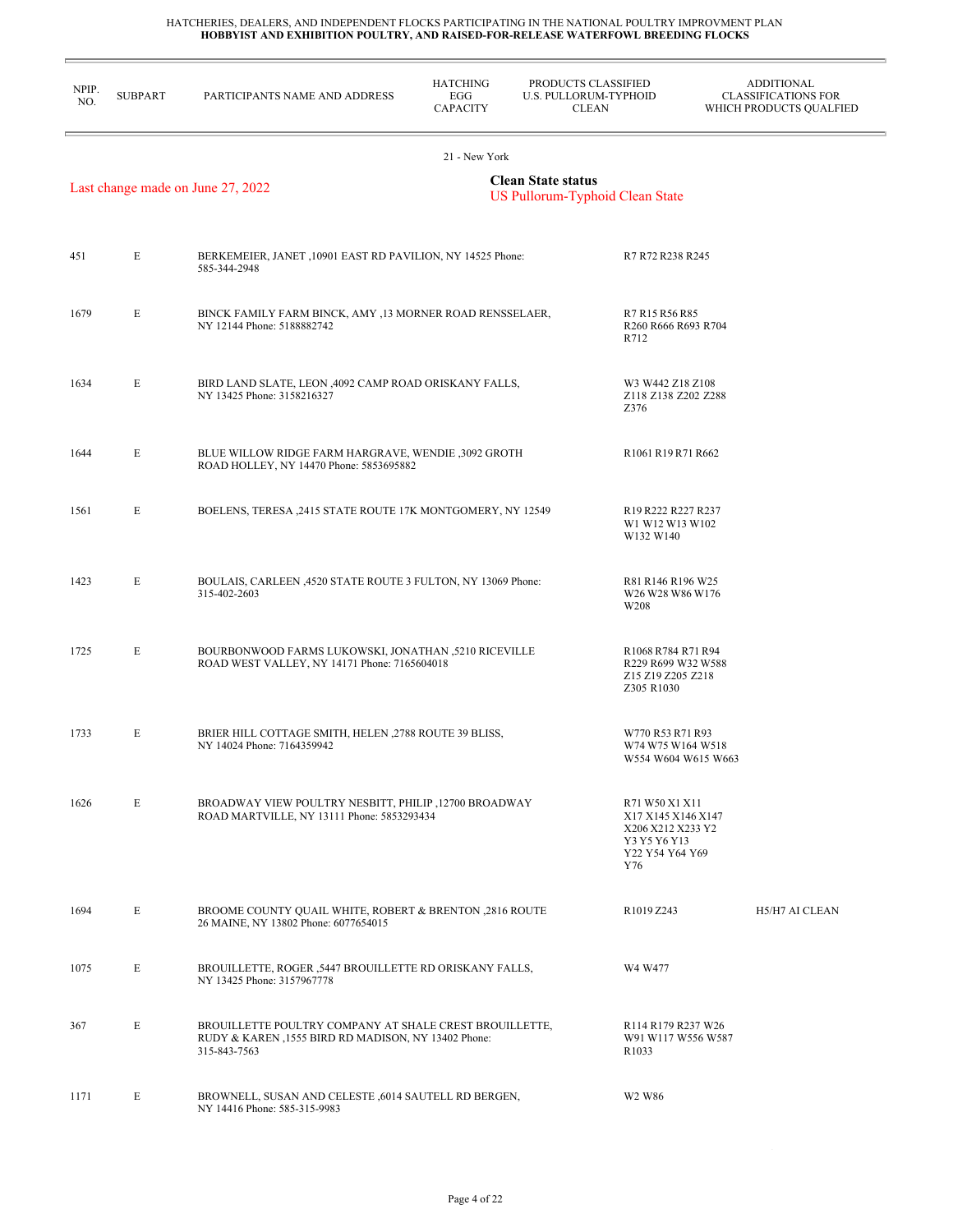$\overline{a}$ 

| NPIP.<br>NO. | <b>SUBPART</b> | PARTICIPANTS NAME AND ADDRESS                                                                                                                     | <b>HATCHING</b><br>EGG<br><b>CAPACITY</b> | PRODUCTS CLASSIFIED<br>U.S. PULLORUM-TYPHOID<br><b>CLEAN</b> |                                                                                                              | <b>ADDITIONAL</b><br><b>CLASSIFICATIONS FOR</b><br>WHICH PRODUCTS QUALFIED |
|--------------|----------------|---------------------------------------------------------------------------------------------------------------------------------------------------|-------------------------------------------|--------------------------------------------------------------|--------------------------------------------------------------------------------------------------------------|----------------------------------------------------------------------------|
|              |                |                                                                                                                                                   | 21 - New York                             |                                                              |                                                                                                              |                                                                            |
|              |                | Last change made on June 27, 2022                                                                                                                 |                                           | <b>Clean State status</b><br>US Pullorum-Typhoid Clean State |                                                                                                              |                                                                            |
| 1587         | E              | BUTT NUGGET FARM WILBER, RANDY AND MARY ,27 SYLVESTER<br>HOLLOW RD SAUGERTIES, NY 12477 Phone: 8457500123                                         |                                           |                                                              | R783 R777 R225 R236<br>R237 R684 R1005 R1010<br>R1020 X53 X109 X111<br>X166 X187 X209 Z7<br>Z24 Z51 Z57 Z118 | H5/H7 AI CLEAN                                                             |
| 1653         | E              | CADY ACRES FARM CADY, TAYLOR ,2120 CADY ROAD BOONVILLE,<br>NY 13309 Phone: 3159426053                                                             |                                           |                                                              | W770 W30 W68 W75<br>W131 W518 W646 Z283<br>Z305 Z388 R1048 R1047                                             | H5/H7 AI CLEAN                                                             |
| 1670         | E              | CAER LUNA FARM HONDROGEN, KATHRINE ,49 MCKIE HOLLOW<br>LANE WHITE CREEK, NY 12816                                                                 |                                           |                                                              | R146 R666 R716 R1025<br>R <sub>1057</sub>                                                                    | H5/H7 AI CLEAN                                                             |
| 1473         | E              | CAN-AM CLUCKERS HUNTER, JOHN & RACHEL ,435 CO. RT.<br>11 GOUVERNEUR, NY 13642 Phone: 315-486-3486                                                 |                                           | 78                                                           | N97 W527                                                                                                     | H5/H7 AI CLEAN                                                             |
| 1547         | E              | CAROLLA, EDWARD ,6189 LORENA RD. ROME, NY 13440 Phone:<br>315-335-6033                                                                            |                                           |                                                              | R44 R103 R674 R677<br>R1001                                                                                  |                                                                            |
| 1478         | E              | CAZ FARM TUCKER, CHRISTINA M , 4634 ROBERTS RD. CAZENOVIA,<br>NY 13035 Phone: 315-264-0005                                                        |                                           |                                                              | E R42 R166 R193<br>R236 R1018 R1024 R1057<br>R <sub>1059</sub>                                               |                                                                            |
| 1654         | E              | CHARLES G. MAY FFA/ GENESEE VALLEY BOCES ENGLISH, JON ,27<br>LACKAWANNA AVENUE MT. MORRIS, NY 14510 Phone: 5856587865                             |                                           |                                                              | W8 W86 R1057                                                                                                 |                                                                            |
| 1723         | E              | CHICKS DIG IT FARM MATIASZ, SAVANNAH ,7929 CENTERVILLE<br>ROAD BLISS, NY 14024 Phone: 7163530711                                                  |                                           |                                                              | W770 R83 R122 R678<br>R680 W25 W26 W75<br>X146 Z108 Z118 Z283<br>Z388 Z390                                   |                                                                            |
| 1682         | E              | CHUCHWA, KRISTIN ,42 CANNING FACTORY ROAD PULASKI,<br>NY 13142 Phone: 3159012649                                                                  |                                           |                                                              | W770 R33 R677 W74<br>W75 W129 W518 W753                                                                      |                                                                            |
| 1539         | E              | CLAPP, PEGGY ,11047 W. RIVER RD. FILLMORE, NY 14735 Phone:<br>585-689-1271                                                                        |                                           |                                                              | Z93                                                                                                          | H5/H7 AI CLEAN                                                             |
| 1466         | E              | CLOVERBYRD FARM VERITY, KRISTEN ,5000 CLOVER HILL<br>RD BURDETT, NY 14818 Phone: 607-227-7849                                                     |                                           |                                                              | R1061 R166 R171 R1018<br>Z19 Z130 Z138 Z140<br>Z270 Z274 Z304 Z330                                           | H5/H7 AI CLEAN                                                             |
| 1381         | E              | COLLINS, ROBERTA 34 RAYNOR RD RIDGE, NY 11961 Phone:<br>631-775-6180                                                                              |                                           |                                                              | R117 R213 W13 W74<br>W75 W208 W215 W250<br>W290 W529                                                         | H5/H7 AI CLEAN                                                             |
| 1628         | E              | CORNELL COOPERATIVE EXTENSION SUFFOLK COUNTY FARM &<br>EDUCATION CENTER SCULLY, SABINE ,350 YAPHANK<br>AVENUE YAPHANK, NY 11980 Phone: 6318524603 |                                           |                                                              | R <sub>12</sub> R <sub>146</sub> R <sub>236</sub> R <sub>666</sub><br>W <sub>208</sub>                       |                                                                            |
| 1515         | E              | COUNTRY SIDE POULTRY BURRELL, ZACH ,7086 ABBOTT<br>RD. FRANKLINVILLE, NY 14737 Phone: 716-258-2274                                                |                                           |                                                              | R <sub>104</sub> R <sub>105</sub> R <sub>146</sub> R <sub>229</sub>                                          | H5/H7 AI CLEAN                                                             |
|              |                |                                                                                                                                                   |                                           |                                                              |                                                                                                              |                                                                            |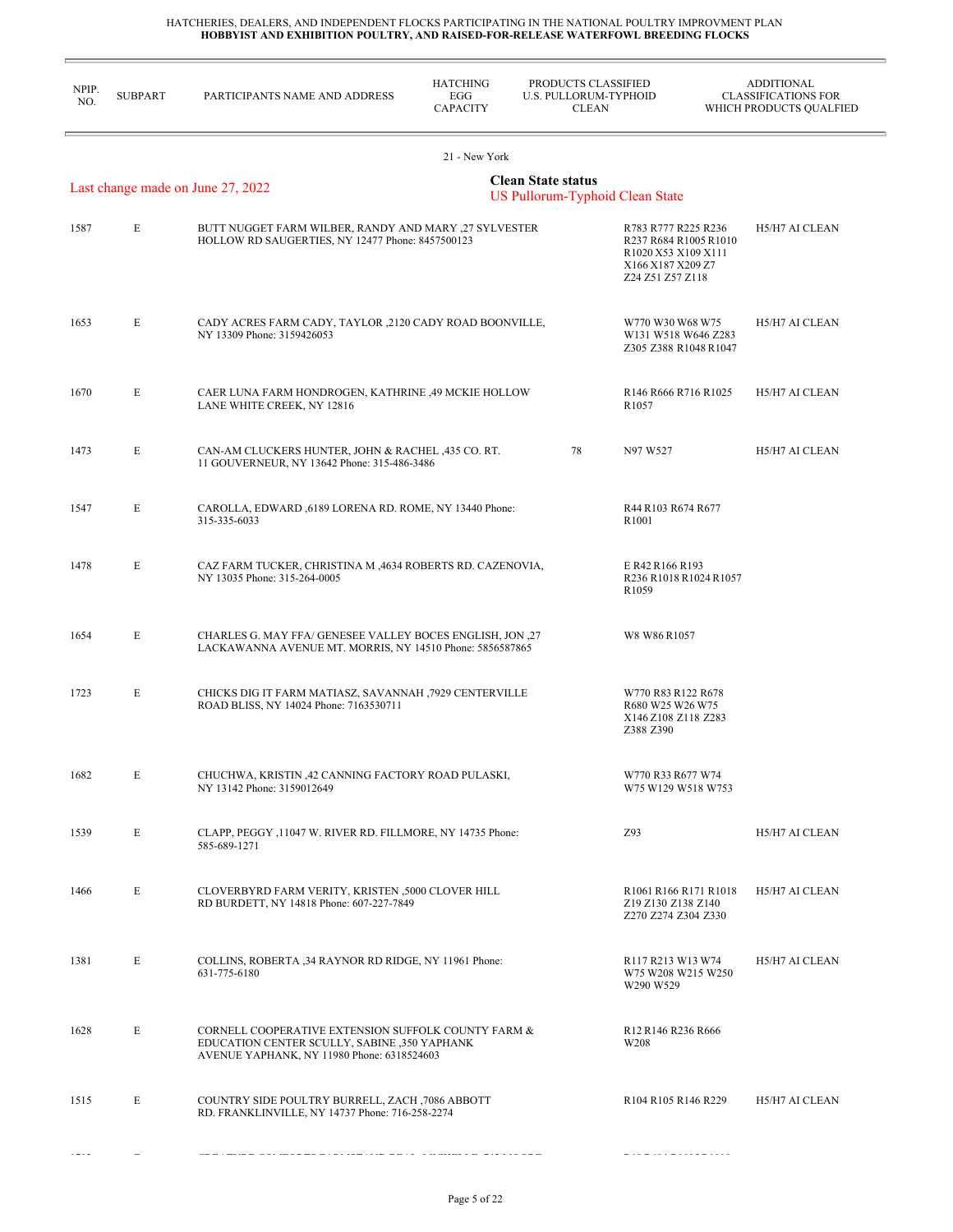| NPIP.<br>NO. | <b>SUBPART</b> | PARTICIPANTS NAME AND ADDRESS                                                                                  | <b>HATCHING</b><br>EGG<br><b>CAPACITY</b> | PRODUCTS CLASSIFIED<br><b>U.S. PULLORUM-TYPHOID</b><br><b>CLEAN</b> |                                                                                                                                | <b>ADDITIONAL</b><br><b>CLASSIFICATIONS FOR</b><br>WHICH PRODUCTS QUALFIED |
|--------------|----------------|----------------------------------------------------------------------------------------------------------------|-------------------------------------------|---------------------------------------------------------------------|--------------------------------------------------------------------------------------------------------------------------------|----------------------------------------------------------------------------|
|              |                |                                                                                                                | 21 - New York                             |                                                                     |                                                                                                                                |                                                                            |
|              |                | Last change made on June 27, 2022                                                                              |                                           | <b>Clean State status</b><br><b>US Pullorum-Typhoid Clean State</b> |                                                                                                                                |                                                                            |
| 1702         | E              | CREATURE COMFORTS FARMSTAND BEAL, MICHELLE, 743 MOORE<br>ROAD KIRKVILLE, NY 13082 Phone: 3157151307            |                                           |                                                                     | R19 R684 R1005 R1010<br>R1020 W13 W75 W247<br>W248 W313 W594 W612<br>W665 W671 W699 X98<br>Z4 Z15 Z135 R1057                   |                                                                            |
| 1656         | E              | CREEK ROAD MENAGERIE BENJAMIN, SARAH ,5517 MEADS CREEK<br>ROAD PAINTED POST, NY 14870 Phone: 6076847531        |                                           |                                                                     | Z11 Z22 Z62                                                                                                                    | H5/H7 AI CLEAN                                                             |
| 1673         | E              | CREEKSIDE'S POULTRY DINCIK, CHRISTINE ,360 NORTH<br>STREET WEST WINFIELD, NY 13491 Phone: 3157173581           |                                           |                                                                     | R44 R117                                                                                                                       |                                                                            |
| 1689         | E              | CROWN MEADOW FARMS VROMAN, ELLYANNA ,151 HALL<br>ROAD CAYUTA, NY 14824 Phone: 6072592791                       |                                           |                                                                     | Z401 R196 R201 R666<br>W74 W75 W94 W442<br>W527 W615 R1035                                                                     |                                                                            |
| 1543         | E              | DANNDY CHICK FARM DANN, TERESA AND DOUG ,2100 MCGRAW<br>MARATHON RD. MARATHON, NY 13803 Phone: 607-745-0276    |                                           |                                                                     | R <sub>262</sub> R <sub>262</sub> R <sub>1010</sub> R <sub>1010</sub><br>W74 W75 W247                                          | H5/H7 AI CLEAN                                                             |
| 1749         | E              | DASHING STAR FARM, LLC MORDAS, LYNN , 157 INDIAN LAKE<br>ROAD MILLERTON, NY 12546 Phone: 5187894576            |                                           |                                                                     | R784 R1 R7 R146<br>R175 R196 R222 R227<br>R <sub>1030</sub>                                                                    | H5/H7 AI CLEAN                                                             |
| 1667         | E              | DAVIS, PATRICK , 4525 STATE ROUTE 38A SKANEATELES,<br>NY 13152 Phone: 3152098709                               |                                           |                                                                     | R <sub>19</sub> R <sub>196</sub> X <sub>3</sub> X <sub>14</sub><br>X20 X160 R1048 R1041                                        |                                                                            |
| 930          | E              | DAVIS, JERRY AND FLORA PILBEAM ,1375 CHURCH<br>RD BALDWINSVILLE, NY 13027 Phone: 315-678-1482                  |                                           |                                                                     | R36 R146 R222 R247<br>W8 W19 W74 W184<br>W200 W208 W215 W247<br>W248                                                           |                                                                            |
| 1184         | E              | DEAN, DAN ,111 ROSECRANS EXT NASSAU, NY 12123 Phone:<br>518-766-7489                                           |                                           |                                                                     | W120                                                                                                                           |                                                                            |
| 1359         | E              | DEBYAH, BARRY & AARON, 1351 STATE ROUTE 122 CONSTABLE,<br>NY 12926 Phone: 518-521-5693                         |                                           |                                                                     | R60 W13 W30 W39<br>R <sub>1049</sub>                                                                                           |                                                                            |
| 1516         | E              | DELONG, JOHN ,333 COUNTY RT. 41A PULASKI, NY 13142 Phone:<br>315-383-0466                                      |                                           |                                                                     | R250 R251 R255 W19<br>W20 W123 W128 W135<br>W187 W245                                                                          |                                                                            |
| 152          | E              | DEVILS ACRE FARM BERKEMEIER, ROBERT AND WENDY<br>THATER , 10764 EAST RD PAVILION, NY 14525 Phone: 585-969-0900 |                                           | 200                                                                 | R <sub>176</sub> R <sub>177</sub> R <sub>183</sub> W <sub>7</sub><br>W8 W95 W304 Z18<br>Z28 Z31 Z57                            |                                                                            |
| 1595         | E              | DINOSAUR SHACK FARMSTEAD HEINBAUGH, AMANDA ,5295<br>SNOWBALL HOLLOW ROAD SCIO, NY 14880 Phone: 716-257-6029    |                                           |                                                                     | R7 R15 R104 R229<br>R1018 W588 Z20 Z93<br>Z285                                                                                 | H5/H7 AI CLEAN                                                             |
| 1669         | E              | DISANTO, SHERRITY ,42 CLINTON STREET BATAVIA, NY 14020 Phone:<br>5853563241                                    |                                           |                                                                     | R <sub>28</sub> R <sub>222</sub> R <sub>229</sub> R <sub>716</sub><br>R1005 W18 W25 W28<br>W48 W132 W142 W164<br>W208 W554 Z93 |                                                                            |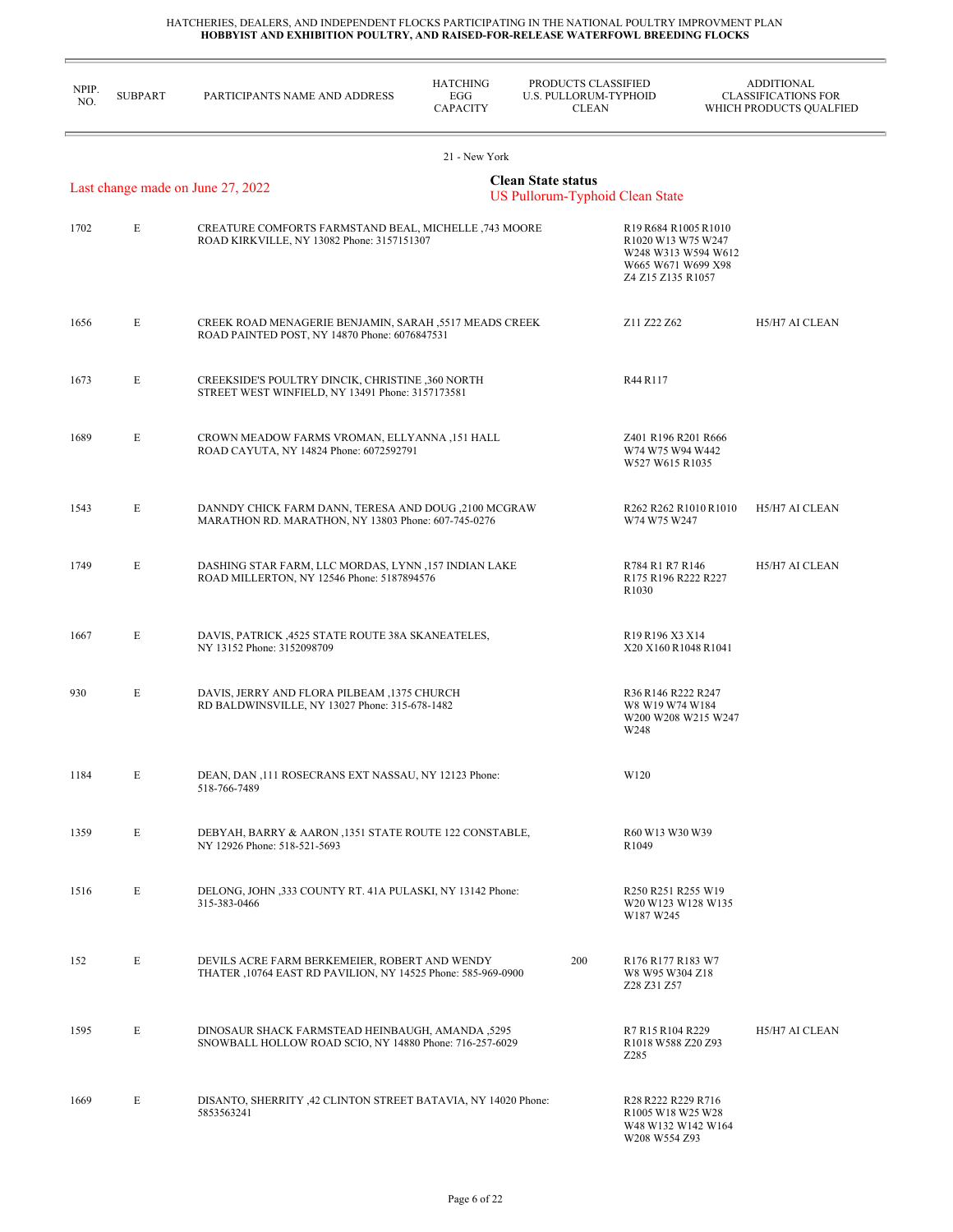| NPIP.<br>NO. | <b>SUBPART</b> | PARTICIPANTS NAME AND ADDRESS                                                                        | <b>HATCHING</b><br>EGG<br><b>CAPACITY</b> | PRODUCTS CLASSIFIED<br>U.S. PULLORUM-TYPHOID<br><b>CLEAN</b> |                                                                                                                                                                                                                            | <b>ADDITIONAL</b><br><b>CLASSIFICATIONS FOR</b><br>WHICH PRODUCTS QUALFIED |
|--------------|----------------|------------------------------------------------------------------------------------------------------|-------------------------------------------|--------------------------------------------------------------|----------------------------------------------------------------------------------------------------------------------------------------------------------------------------------------------------------------------------|----------------------------------------------------------------------------|
|              |                |                                                                                                      | 21 - New York                             |                                                              |                                                                                                                                                                                                                            |                                                                            |
|              |                | Last change made on June 27, 2022                                                                    |                                           | <b>Clean State status</b><br>US Pullorum-Typhoid Clean State |                                                                                                                                                                                                                            |                                                                            |
| 1364         | E              | DOOLIN, KELLEY , 214 TABOR RD BERNE, NY 12023 Phone: 5189159156                                      |                                           |                                                              | R146 R168 R186 R196<br>R225 R239 R285 R288<br>R716 W38 W301 R1033<br>R <sub>1057</sub>                                                                                                                                     |                                                                            |
| 1614         | E              | DRUMLIN POINT POULTRY SHECKLER, DONNA ,1356 WEST<br>TOWNLINE ROAD PHELPS, NY 14532 Phone: 3157896674 |                                           |                                                              | R777 R36 R196 R223<br>R232 R237 R247 R676<br>R699 R715 R716 R1001<br>R1010 R1018 W20 W23<br>W75 W247 W301 W518<br>W527 W594 W604 R1031                                                                                     |                                                                            |
| 1699         | E              | DUCK HOLLOW FARM WISNIEWSKI, ALEXANDRA ,2535 PULVER<br>ROAD BRANCHPORT, NY 14418 Phone: 6075223055   |                                           |                                                              | R1062 R1061 R21 R41<br>R56 R666 W53 W105<br>W112 W120 W127 W159<br>W301 W393 W394 W396<br>W401 W535 W552 W594<br>W607 W649 W694 X1<br>X3 X5 X9 X16<br>X20 X23 X25 X33<br>X35 X98 X131 X174<br>X218 Y3 Y11 Y13<br>Y70 R1034 | H5/H7 AI CLEAN                                                             |
| 1487         | E              | DUCKLING WAY FARM DE WIT, ALISSA ,5909 HENDERSON HILL<br>RD CONESUS, NY 14435 Phone: 585-748-7537    |                                           |                                                              | R44 R52 R232 R685<br>W75 W128 W145 W578<br>X99                                                                                                                                                                             |                                                                            |
| 1697         | E              | DUCKS 'N' STUFF FARMS BLEAU, ADAM , 16940 FIELDS<br>ROAD WATERTOWN, NY 13610 Phone: 3155282705       |                                           |                                                              | R7 R9 R96 R146<br>R206 R666 W9 W578<br>X1 X6 X7 X28<br>X40 X52 X58 X98<br>X184 X187 X222 Z205<br>Z209 Z345 R1030 R1041<br>R <sub>1057</sub>                                                                                |                                                                            |
| 1128         | E              | EAGLE'S NEST FARM BROWN, WILLIAM ,193 HORTON<br>ROAD CAMBRIDGE, NY 12816 Phone: (518)859-5184        |                                           |                                                              | R7 R21 R45 R54<br>R70 R82 R83 R88<br>R662 R663 R716 R1001<br>R1018 W12 R1048                                                                                                                                               |                                                                            |
| 1517         | E              | ELIZABETH & HANNAH RYAN, SUSAN FRYE, 4615 COUNTY ROUTE<br>32 OXFORD, NY 13830 Phone: 607-334-6006    |                                           |                                                              | R71 R716                                                                                                                                                                                                                   |                                                                            |
| 1672         | E              | ENCHANTED VALLEY MOTT, APRIL ,8041 COUNTY ROAD<br>5A BOLIVAR, NY 14715 Phone: 5858082544             |                                           |                                                              | R52 R87 R201 Z15<br>Z19 Z201 Z204 Z209<br>Z231                                                                                                                                                                             |                                                                            |
| 1638         | E              | EQUINOX GIANTS ENGSTROM, ARIK ,12240 BEARTOWN<br>ROAD NATURAL BRIDGE, NY 13665 Phone: 3156444057     |                                           |                                                              | R22 R199 R212 R223<br>R689 W28 W30 W48<br>W115 W123 W128 W166<br>W187 W301 W455 W594<br>W621 Z204 Z206 W756                                                                                                                | H5/H7 AI CLEAN                                                             |
| 1252         | E              | ESKELI FARMS ESKELI, MATT ,3753 ROSS MILLS ROAD FALCONER,<br>NY 14733 Phone: (716)985-4369           |                                           |                                                              | W81 W113                                                                                                                                                                                                                   |                                                                            |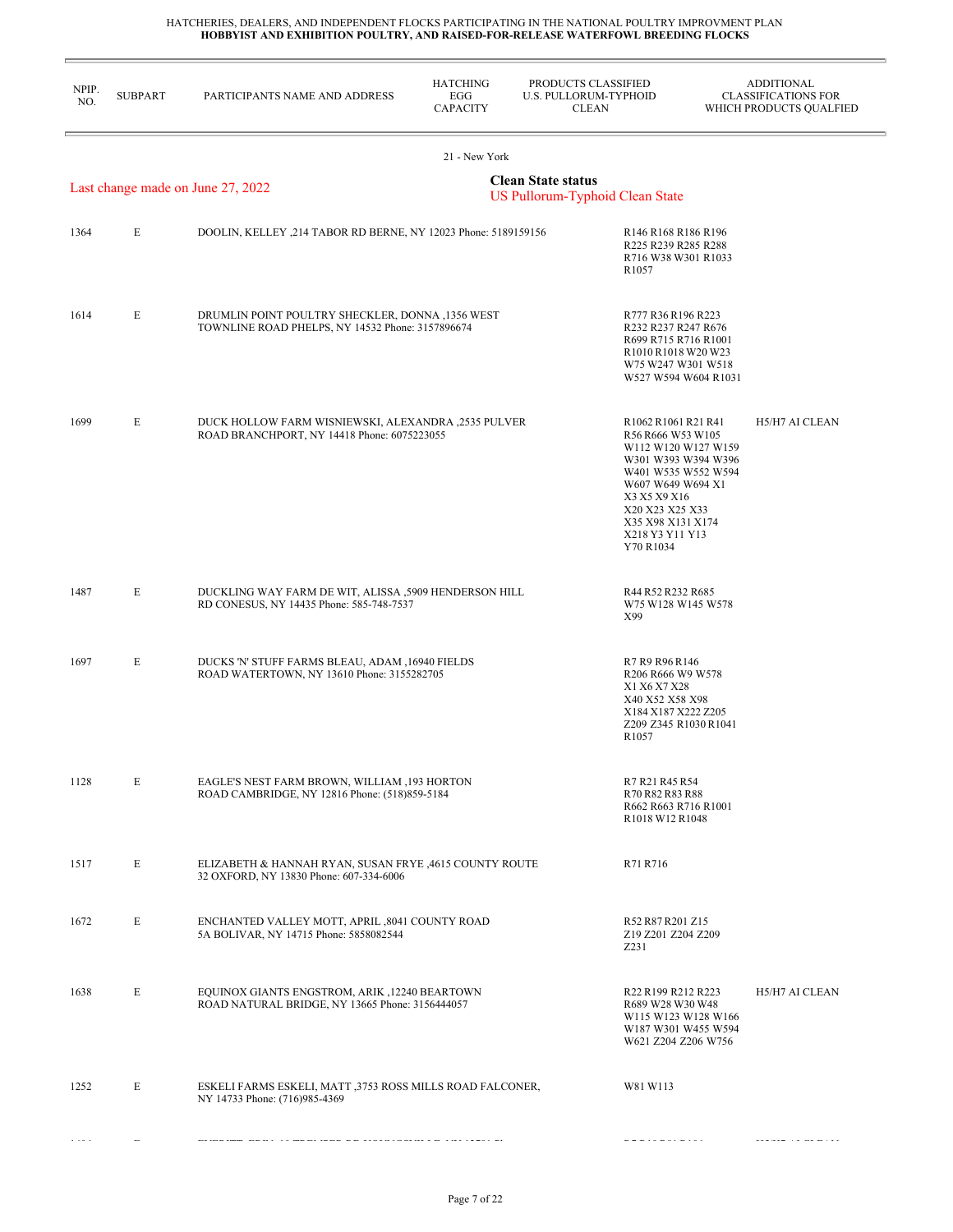| NPIP.<br>NO. | <b>SUBPART</b> | PARTICIPANTS NAME AND ADDRESS                                                                                  | <b>HATCHING</b><br>EGG<br><b>CAPACITY</b> | PRODUCTS CLASSIFIED<br><b>U.S. PULLORUM-TYPHOID</b><br><b>CLEAN</b> |                                                                                                                                                        | <b>ADDITIONAL</b><br><b>CLASSIFICATIONS FOR</b><br>WHICH PRODUCTS QUALFIED |
|--------------|----------------|----------------------------------------------------------------------------------------------------------------|-------------------------------------------|---------------------------------------------------------------------|--------------------------------------------------------------------------------------------------------------------------------------------------------|----------------------------------------------------------------------------|
|              |                |                                                                                                                | 21 - New York                             |                                                                     |                                                                                                                                                        |                                                                            |
|              |                | Last change made on June 27, 2022                                                                              |                                           | <b>Clean State status</b><br><b>US Pullorum-Typhoid Clean State</b> |                                                                                                                                                        |                                                                            |
| 1606         | E              | EVERITT, ERIN ,10 TREMPER RD YOUNGSVILLE, NY 12791 Phone:<br>8452920754                                        |                                           |                                                                     | R7 R19 R81 R196<br>R222 R247 W1 W17<br>W18 W74 W75 W86<br>W121 W270                                                                                    | H5/H7 AI CLEAN                                                             |
| 1731         | E              | EVERITT / MANGAN FARM 2 EVERITT, ERIN ,55 SCHEIBE<br>ROAD LIBERTY, NY 12754 Phone: 8452950771                  |                                           |                                                                     | R1061 R1078 W43 W303<br>W585 W605 Z15 Z137<br>Z140 Z279 Z322                                                                                           |                                                                            |
| 1629         | E              | FAIRYTALE FEATHERS CACCIATORE, SHELLEY ,9075 CHESTNUT<br>RIDGE ROAD MIDDLEPORT, NY 14105 Phone: 7164658330     |                                           |                                                                     | R1078 R85 R106 R662<br>R666 W164 W547 W663                                                                                                             | H5/H7 AI CLEAN                                                             |
| 1686         | E              | FEATHER ROCK FARMS LOSIE, CHRISTINA ,650 PARKER<br>SCHOOLHOUSE EXTENSION DAVENPORT, NY 13750 Phone: 6072877294 |                                           |                                                                     | R1061 R19 R21 R30<br>R71 R81 R84 R86<br>R88 R222 R245 R261<br>W20 W26 W28 W140<br>W270 W554 R1048                                                      |                                                                            |
| 1713         | E              | FLAG POLE HATCHERY GALLO, KARIN ,102 HALL HILL<br>ROAD ANCRAM, NY 12502 Phone: 2032477021                      |                                           |                                                                     | R1061 R19 R1019 R1031                                                                                                                                  |                                                                            |
| 1499         | E              | FOLCKEMER, SCOTT , 7266 COUNTY ROUTE 14 BATH, NY 14810 Phone:<br>607-368-9173                                  |                                           |                                                                     | R18 R39 R273 W588<br>R <sub>1048</sub>                                                                                                                 | H5/H7 AI CLEAN                                                             |
| 1447         | E              | FOLLETT FARMS FOLLETT, STEPHEN ,6620 COLLEGE HILL<br>RD CLINTON, NY 13323 Phone: 315-264-3484                  |                                           |                                                                     | W38 W53 W54 W64<br>W79 W216 W618 W662<br>W716                                                                                                          |                                                                            |
| 1268         | E              | FRANKLIN, SCOTT W ,3166 EAST BLOOD ROAD COWLESVILLE,<br>NY 14037 Phone: 585-356-9767                           |                                           |                                                                     | R48 R1048                                                                                                                                              |                                                                            |
| 1601         | E              | FREEMAN, JAMES, 17058 LADUE ROAD ORLEANS, NY 14470 Phone:<br>5854552814                                        |                                           |                                                                     | R <sub>20</sub> R <sub>239</sub> W <sub>442</sub> W <sub>578</sub><br>R <sub>1048</sub>                                                                |                                                                            |
| 1692         | E              | FRUIT TREE HEAVEN FARM HAMILTON, ASHLEY .38 ROUTE<br>343 MILLBROOK, NY 12545 Phone: 2037884239                 |                                           |                                                                     | W772 W773 R69 R71<br>R83 R85 R105 R222<br>R225 R229 R260 R261<br>R663 R666 R716 R1010<br>R1019 W13 W48 W86<br>W193 W442 W693 W698<br>R1031 R1032 R1057 |                                                                            |
| 1496         | E              | GENESEE VALLEY FFA PARTRIDGE, HOLLY ,8250 STATE<br>STREET BATAVIA, NY 14020 Phone: 585-344-7711 EXT 2101       |                                           |                                                                     | R213 R229 R256 W12<br>W594 Z4                                                                                                                          |                                                                            |
| 1264         | E              | GERTRUDE'S COOP WALTERS, BONNIE ,120 SCHULDT LANE, LOT<br>2 AFTON, NY 13730 Phone: (607)639-1687               |                                           |                                                                     | W4 W36 W120 W134<br>W478 X98 X241                                                                                                                      | H5/H7 AI CLEAN                                                             |
| 1577         | E              | GILLIS, GAIL & JEFF ,488 GOOSE ISLAND RD. ARGYLE,<br>NY 12809 Phone: 518-638-8543                              |                                           |                                                                     | W136 W668 X10 X17<br>X147 Z204                                                                                                                         | H5/H7 AI CLEAN                                                             |
| 1158         | E              | GOGIS, MATTHEW ,731 PATTERSONVILLE RD PATTERSONVILLE,<br>NY 12137 Phone: 5188816892                            |                                           |                                                                     | R6 R7 R25 R114<br>R176 R187 R196 R230<br>R715 W665 W671 W715<br>W747                                                                                   | H5/H7 AI CLEAN                                                             |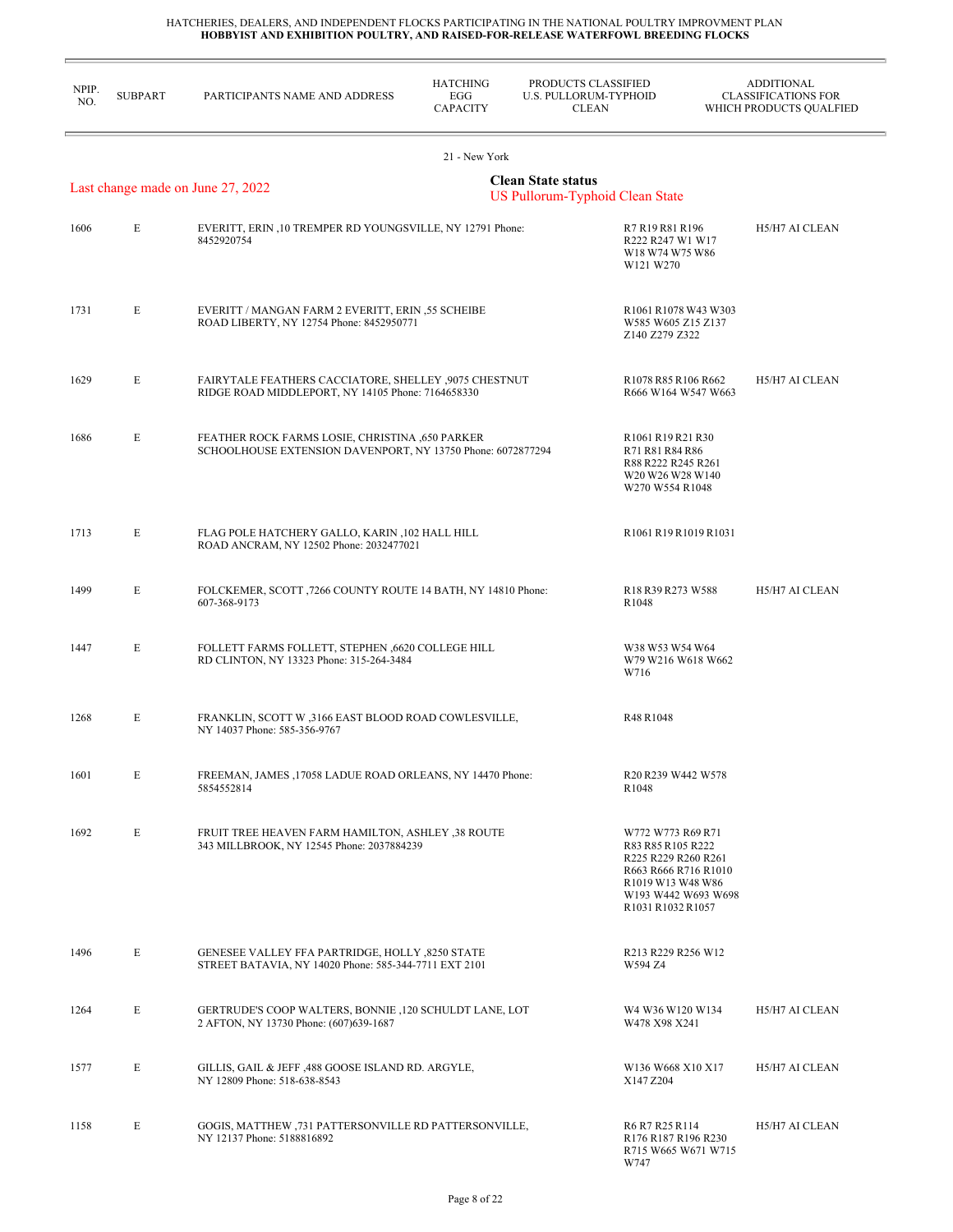| NPIP.<br>NO. | <b>SUBPART</b> | PARTICIPANTS NAME AND ADDRESS                                                                                   | <b>HATCHING</b><br>EGG<br><b>CAPACITY</b> | PRODUCTS CLASSIFIED<br>U.S. PULLORUM-TYPHOID<br><b>CLEAN</b> |                                                                                                                                                                                                                             | <b>ADDITIONAL</b><br><b>CLASSIFICATIONS FOR</b><br>WHICH PRODUCTS QUALFIED |
|--------------|----------------|-----------------------------------------------------------------------------------------------------------------|-------------------------------------------|--------------------------------------------------------------|-----------------------------------------------------------------------------------------------------------------------------------------------------------------------------------------------------------------------------|----------------------------------------------------------------------------|
|              |                |                                                                                                                 | 21 - New York                             |                                                              |                                                                                                                                                                                                                             |                                                                            |
|              |                | Last change made on June 27, 2022                                                                               |                                           | <b>Clean State status</b><br>US Pullorum-Typhoid Clean State |                                                                                                                                                                                                                             |                                                                            |
| 1745         | E              | 5258, GREENWOOD FARMSTEAD LLC GREENWOOD, TRISHA<br>WAGNER ROAD EARLVILLE, NY 13332 Phone: 3157505167            |                                           | Z354                                                         | R146 R222 Z204 Z211                                                                                                                                                                                                         |                                                                            |
| 1573         | E              | GRIFFINS AERIE SKINNER, SARAH ,7931 EAGLE VALLEY<br>RD SAVONA, NY 14879 Phone: 315-521-5933                     |                                           |                                                              | R31 R95 R247 W208                                                                                                                                                                                                           |                                                                            |
| 1109         | E              | GUILMAR FARM WASE, MARY ,251 CHURCH STREET LEEDS,<br>NY 12451 Phone: 518-466-9934                               |                                           |                                                              | W129 W605 W702 W703                                                                                                                                                                                                         | H5/H7 AI CLEAN                                                             |
| 1617         | E              | HANES, AMANDA ,3653 CHILI AVENUE ROCHESTER, NY 14626 Phone:<br>585-622-6596                                     |                                           |                                                              | R1061 R7 R12 R146<br>R <sub>2</sub> 14 R <sub>716</sub> W <sub>4</sub> W <sub>7</sub><br>W86 W145 W193 W270<br>W271 W365 W554 X2<br>X131 R1057                                                                              |                                                                            |
| 1721         | E              | HARSELL FARM LORDI, GERI , 4539 WEST HILL ROAD LOCKE,<br>NY 13092 Phone: 3152002184                             |                                           |                                                              | R <sub>19</sub> R <sub>33</sub> R <sub>51</sub> R <sub>56</sub><br>R71 R88 R93 R119<br>R120 R139 R140 R164<br>R <sub>172</sub> R <sub>196</sub> R <sub>214</sub> R <sub>222</sub><br>R232 R260 R284 R285<br>R716 R1010 W746 |                                                                            |
| 1366         | E              | HARVEY, AUSTIN & KYLIE ,5062 OAK HIL RD CAMERSON,<br>NY 14819 Phone: 607-776-4020                               |                                           |                                                              | W3 W6 W20 W29<br>W32 W38 W48 W50<br>W88 W91 W123 W128<br>W142 W144 W518 W556<br>W576 W615 R1032                                                                                                                             |                                                                            |
| 1740         | E              | HILLSIDE CRESTS BURRELL, ANTHONY , 1186 COUNTY ROAD<br>33 BOLIVAR, NY 14715 Phone: 5858080403                   |                                           |                                                              | R7 R196 R222 R239<br>R1010 W6 W74 W75<br>W248 W518 R1057                                                                                                                                                                    |                                                                            |
| 1582         | E              | HILLTOP HERITAGE POULTRY SUSICK, CHARLES ,5011 TAFT<br>ROAD CAMPBELL, NY 14821 Phone: 607 684 0407              |                                           | Z211                                                         | R <sub>2</sub> R <sub>23</sub> R <sub>247</sub> R <sub>1006</sub><br>Y2 Y68 Z204 Z206                                                                                                                                       | H5/H7 AI CLEAN                                                             |
| 1645         | E              | HILLTOP POULTRY AND WATERFOWL BARAN, MATTHEW ,6009<br>NORTH GLEN HAVEN ROAD MORAVIA, NY 13118 Phone: 3152464090 |                                           |                                                              | X10 X17 X143 X146<br>X168 X203                                                                                                                                                                                              | H5/H7 AI CLEAN                                                             |
| 1480         | E              | HILLVIEW ACRES DENNIS, LORRI ,9444 NORTH HILL RD. ARKPORT,<br>NY 14807 Phone: 607-545-8315                      |                                           |                                                              | R7 R44 R117 W23<br>W38 W54                                                                                                                                                                                                  |                                                                            |
| 1596         | E              | HIMMEL HAUSEN HIMELRIGHT, STACYLYN, 25 FORD<br>RD GERMANTOWN, NY 12526 Phone: 570-335-5796                      |                                           |                                                              | R91 R117 R146 R1010<br>X101 Z205                                                                                                                                                                                            |                                                                            |
| 1687         | E              | HINZ SIGHT DAIRY HINZ, SARAH ,11556 ARMISON ROAD FILLMORE,<br>NY 14735 Phone: 5855678880                        |                                           |                                                              | R93 R213 R229 W39<br>W53 W672 Z202 Z203<br>Z204 Z209 R1030 R1057                                                                                                                                                            |                                                                            |
| 365          | E              | HO HUM FARM BEYER, GEORGE , 1291 W BLOOD RD EAST AURORA,<br>NY 14052 Phone: 716-652-9688                        |                                           |                                                              | W6 W442                                                                                                                                                                                                                     |                                                                            |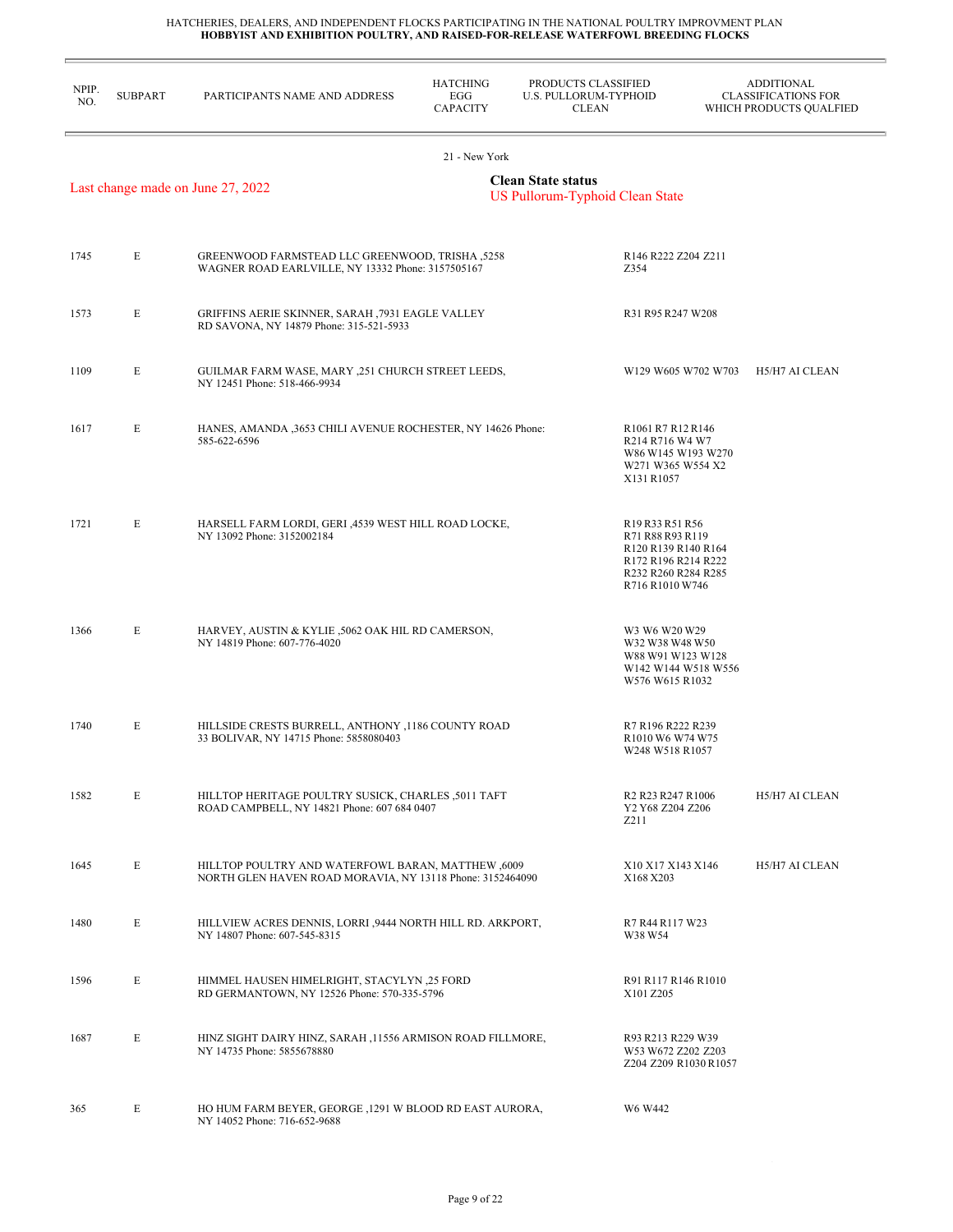| NPIP.<br>NO. | <b>SUBPART</b> | PARTICIPANTS NAME AND ADDRESS                                                                                       | <b>HATCHING</b><br>EGG<br><b>CAPACITY</b> | PRODUCTS CLASSIFIED<br>U.S. PULLORUM-TYPHOID<br><b>CLEAN</b> |                                                                                                                                                 | <b>ADDITIONAL</b><br><b>CLASSIFICATIONS FOR</b><br>WHICH PRODUCTS QUALFIED |
|--------------|----------------|---------------------------------------------------------------------------------------------------------------------|-------------------------------------------|--------------------------------------------------------------|-------------------------------------------------------------------------------------------------------------------------------------------------|----------------------------------------------------------------------------|
|              |                |                                                                                                                     | 21 - New York                             |                                                              |                                                                                                                                                 |                                                                            |
|              |                | Last change made on June 27, 2022                                                                                   |                                           | <b>Clean State status</b><br>US Pullorum-Typhoid Clean State |                                                                                                                                                 |                                                                            |
| 1552         | E              | HUBBELL SPRING FARM TALLMAN, BRIAN ,337 STISSING MOUNTAIN<br>RD. PINE PLAINS, NY 12567 Phone: 845-518-3258          |                                           |                                                              | R <sub>146</sub> R <sub>172</sub> R <sub>184</sub> R <sub>678</sub><br>W132 X20 X21 X28<br>X166 X187 Y2 Y10<br>Y21 Y22 Y52 Z28<br>Z57 Z228 Z353 | H5/H7 AI CLEAN                                                             |
| 1578         | E              | IDYLL BROOK FARMS KRUG, LAURIE ,8975 NEW ALBION RD. LITTLE<br>VALLEY, NY 14755 Phone: 716-244-8126                  |                                           |                                                              | R96 R103 R104 R105<br>R222 W1 W96 W370<br>W588 R1030                                                                                            |                                                                            |
| 1523         | E              | INDIAN RIVER GARDEN AND FARM STOWE, WILLIAM AND<br>HELYN 33319 COUNTY RTE. 18 THERESA, NY 13691 Phone: 315-278-1306 |                                           |                                                              | B7 R7 R10 R56<br>R67 R85 R100 R109<br>R227 R237 R716 R1010<br>R1057                                                                             |                                                                            |
| 1727         | E              | INDIGOT VIEW WIEBOLDT, MEGAN ,30 WIEBOLDTS LANE PORT<br>JARVIS, NY 12771 Phone: 8457541341                          |                                           |                                                              | R7 R19 R52 R87<br>R96 R139 R146 R247<br>W33 X1 X3 X154                                                                                          |                                                                            |
| 1737         | E              | IVORY OAKS FARM MARSHALL, BRIANNA ,2455 STATE ROUTE<br>41A MORAVIA, NY 13118 Phone: 3156644792                      |                                           |                                                              | W74 W75 W518 W615                                                                                                                               |                                                                            |
| 1514         | E              | JACOBS, ANDREA C , 1787 STATE HIGHWAY 12 GREENE,<br>NY 13778 Phone: 6072966680                                      |                                           |                                                              | R783 R93 R103 R205<br>R699                                                                                                                      | H5/H7 AI CLEAN                                                             |
| 391          | E              | JAMIE'S COCHIN COLLECTIONS MATTS, JAMIE & MEGAN ,283 STATE<br>HWY 235 HARPURSVILLE, NY 13787 Phone: 607-725-7390    |                                           |                                                              | R56 R94 W17 W102<br>W164 W265                                                                                                                   |                                                                            |
| 1722         | E              | JJ FARMS FARMER, JEREMY JASON ,305 HOWARD HILL<br>ROAD NEWARK VALLEY, NY 13811 Phone: 8025520255                    |                                           |                                                              | R44 R49 R103 R662<br>R1010 W720 W722 Z20<br>Z22 Z249 Z286                                                                                       |                                                                            |
| 1611         | E              | JUST BIRDING AROUND COOK, CRAIG ,578 FULTON ROAD LISBON,<br>NY 13658 Phone: 315-528-6205                            |                                           |                                                              | R <sub>196</sub> W <sub>142</sub> Z <sub>4</sub> Z <sub>64</sub>                                                                                |                                                                            |
| 1695         | E              | KEEP ON TRUCKING HOME N STEAD BRENNAN, CAITLYN ,34580<br>STATE ROUTE 180 LAFARGEVILLE, NY 13656 Phone: 3153172817   |                                           |                                                              | R1061 R7 R71 R93<br>R94 W636 X1 X14<br>X101 Z3 Z108 Z209<br>Z230 Z271                                                                           | H5/H7 AI CLEAN                                                             |
| 1375         | E              | KENNEDY, SEAN, MEGHAN, LINDSAY , 4243 WEEKS RD LOCKE,<br>NY 13092 Phone: 315-406-5599                               |                                           |                                                              | W17 W18 W25 W86<br>W88 W102 W106 W276                                                                                                           | H5/H7 AI CLEAN                                                             |
| 1729         | E              | KENNEY, HEATHER ,9782 MIDDLE ROAD EAST CONCORD,<br>NY 14055 Phone: 7165603562                                       |                                           |                                                              | R <sub>1062</sub> R <sub>777</sub> R <sub>15</sub> R <sub>36</sub><br>R116 R229 R666 R709<br>W13 W132 W663 Z93<br>R1048 R1031 R1041 R1057       |                                                                            |
| 1691         | E              | KHICKEN WINGS CAMPBELL, KIM , 1885 US ROUTE 44 MODENA,<br>NY 12548 Phone: 8454315829                                |                                           |                                                              | W132                                                                                                                                            |                                                                            |
| 1715         | E              | KNIGHTFLIGHT'S POULTRY COBB, SARAH ,5402 STATE ROUTE<br>41 HOMER, NY 13077 Phone: 6077456776                        |                                           |                                                              | R777 R7 R33 R44<br>R94 R103 R117 R1001<br>R1010 W663 W725 R1057                                                                                 | H5/H7 AI CLEAN                                                             |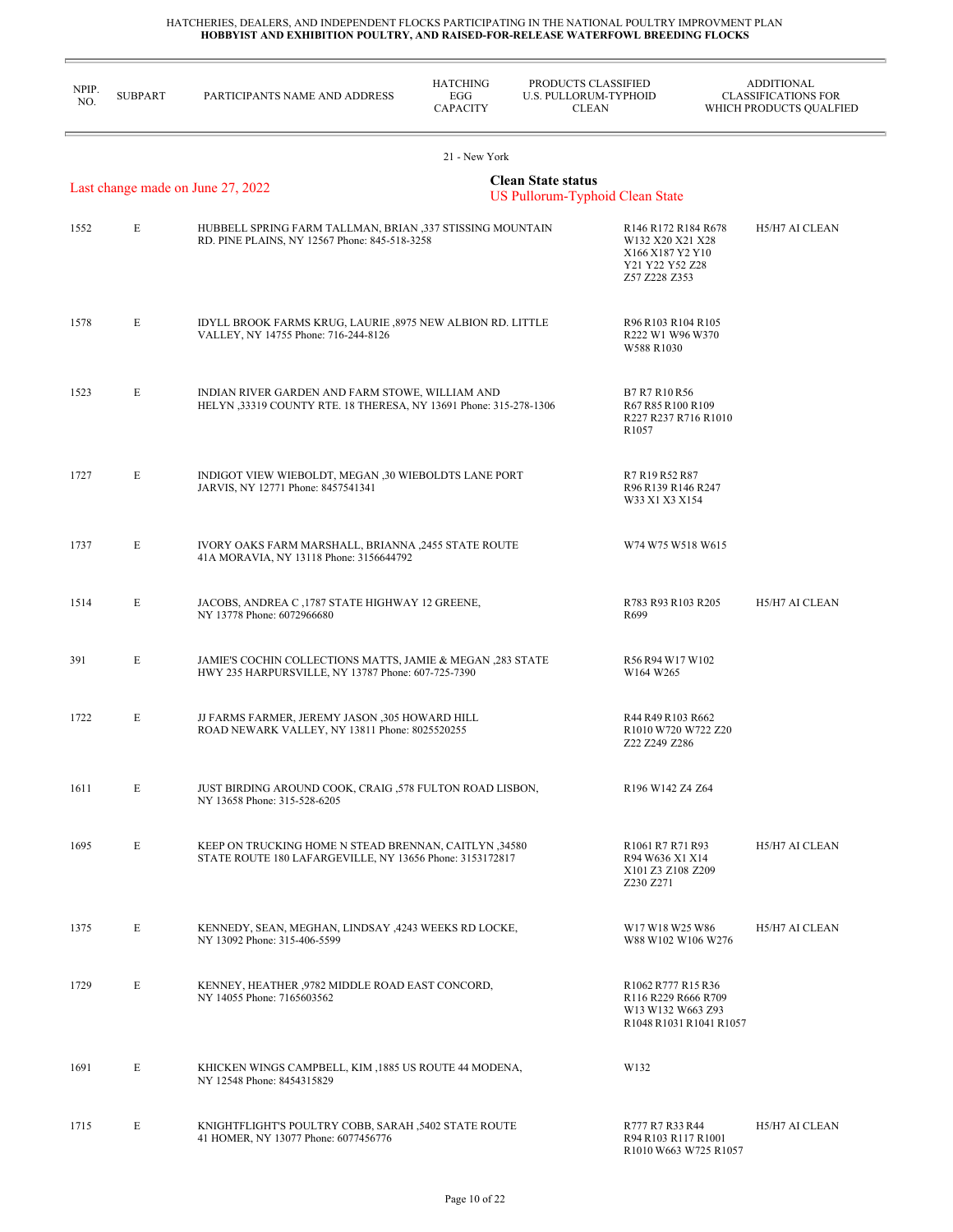| NPIP.<br>NO. | <b>SUBPART</b> | PARTICIPANTS NAME AND ADDRESS                                                                                 | <b>HATCHING</b><br>EGG<br><b>CAPACITY</b> | PRODUCTS CLASSIFIED<br>U.S. PULLORUM-TYPHOID<br><b>CLEAN</b> |                                                                                                                                                | <b>ADDITIONAL</b><br><b>CLASSIFICATIONS FOR</b><br>WHICH PRODUCTS QUALFIED |
|--------------|----------------|---------------------------------------------------------------------------------------------------------------|-------------------------------------------|--------------------------------------------------------------|------------------------------------------------------------------------------------------------------------------------------------------------|----------------------------------------------------------------------------|
|              |                |                                                                                                               | 21 - New York                             |                                                              |                                                                                                                                                |                                                                            |
|              |                | Last change made on June 27, 2022                                                                             |                                           | <b>Clean State status</b><br>US Pullorum-Typhoid Clean State |                                                                                                                                                |                                                                            |
| 1071         | E              | KOHL, JOHANNAH & ABBY ,9673 SIMONDS RD CORFU,<br>NY 14036 Phone: 585-547-9436                                 |                                           | W132                                                         | R7 R98 R222 W13                                                                                                                                |                                                                            |
| 1746         | E              | KOWALYK, ANDREW , 1012 YOUNGSTOWN LOCKPORT<br>ROAD YOUNGSTOWN, NY 14174 Phone: 7168670387                     |                                           | Z283                                                         | R57 R81 R259 Z24<br>Z26 Z57 Z118 Z247                                                                                                          |                                                                            |
| 1592         | E              | KURTZ, DAVID, 213 SPISAK ROAD AFTON, NY 13730 Phone: 6157073204                                               |                                           |                                                              | W7 W74 W247 W248<br>W313 W504 W518 W615<br>W693 W733                                                                                           |                                                                            |
| 1693         | E              | LACOLLA, FRANCIS, 4924 STATE ROUTE 31 VERNON, NY 13476 Phone:<br>3157942988                                   |                                           |                                                              | R774 R20 R93 R146<br>W102 W121 W164 W554<br>W615 X23 X26 X46<br>X96 X106 X158                                                                  |                                                                            |
| 1668         | E              | LADY PETRI'S POULTRY ,6634 COUNTY LINE ROAD ONTARIO,<br>NY 14519 Phone: 5857662014                            |                                           |                                                              | R1062 R1068 R23 R209<br>R223 R676 R715 W725<br>Z20 Z22                                                                                         |                                                                            |
| 1709         | E              | LAKE EFFECT COLGAN, MICHAEL ,585 MARBLETOWN<br>ROAD NEWARK, NY 14513 Phone: 7123018171                        |                                           |                                                              | R1068 R1057                                                                                                                                    |                                                                            |
| 1671         | E              | LAKEN REIGN FARMS HOYLE, CHELSEA ,58 SHERWOOD ACRES<br>ROAD EAST NASSAU, NY 12062 Phone: 5182297811           |                                           |                                                              | R1061 R692 W248 W415<br>W604 W615 W693 W698<br>W741 Z19 Z277                                                                                   | H5/H7 AI CLEAN                                                             |
| 769          | E              | LANGERMAN, MARK AND MATTHEW , 2231 ROUTE 98 ATTICA,<br>NY 14011 Phone: 585-535-0910                           |                                           |                                                              | R <sub>21</sub> R <sub>68</sub> R <sub>76</sub> R <sub>92</sub><br>R109 R110 R111 R235<br>W56 W58 W73 W108<br>W153 W422 W423 W583<br>W589 W713 |                                                                            |
| 1647         | E              | LAYMAN, MELISSA ,26 BLOSSOM LANE VALATIE, NY 12184 Phone:<br>5187558935                                       |                                           |                                                              | W770 R7 R103 R206<br>R716 R1005 W13 W247<br>W248 W615 W660 W714<br>R <sub>1048</sub>                                                           | H5/H7 AI CLEAN                                                             |
| 1534         | E              | LEID, LAURENCE , 1500 FLAT ST PENN YAN, NY 14527 Phone:<br>3155366406                                         |                                           | B                                                            |                                                                                                                                                | H5/H7 AI CLEAN                                                             |
| 1734         | E              | LITTLE EDEN WARD, MICHELLE ,2629 SOUTH LYNDONVILLE<br>ROAD MEDINA, NY 14103 Phone: 7165230581                 |                                           | R <sub>36</sub>                                              |                                                                                                                                                |                                                                            |
| 996          | E              | LOONBIT ACRES ALEXANDER, VERNE & VIRGINIA ,3325 STATE<br>ROUTE 329 WATKINS GLEN, NY 14891 Phone: 607-535-2808 |                                           |                                                              | R7 W570                                                                                                                                        |                                                                            |
| 1716         | E              | LUCKY LAKE FARM GLANVILLE, JAMIE ,510 INMAN<br>ROAD NORWICH, NY 13815 Phone: 6072440353                       |                                           |                                                              | R1062 R36 R229 R1001                                                                                                                           |                                                                            |
| 254          | E              | LUNDGREN, ARTHUR , 2168 BUFFALO STREET EXT. JAMESTOWN,<br>NY 14701 Phone: 716-665-3796                        |                                           |                                                              | W38 W54                                                                                                                                        |                                                                            |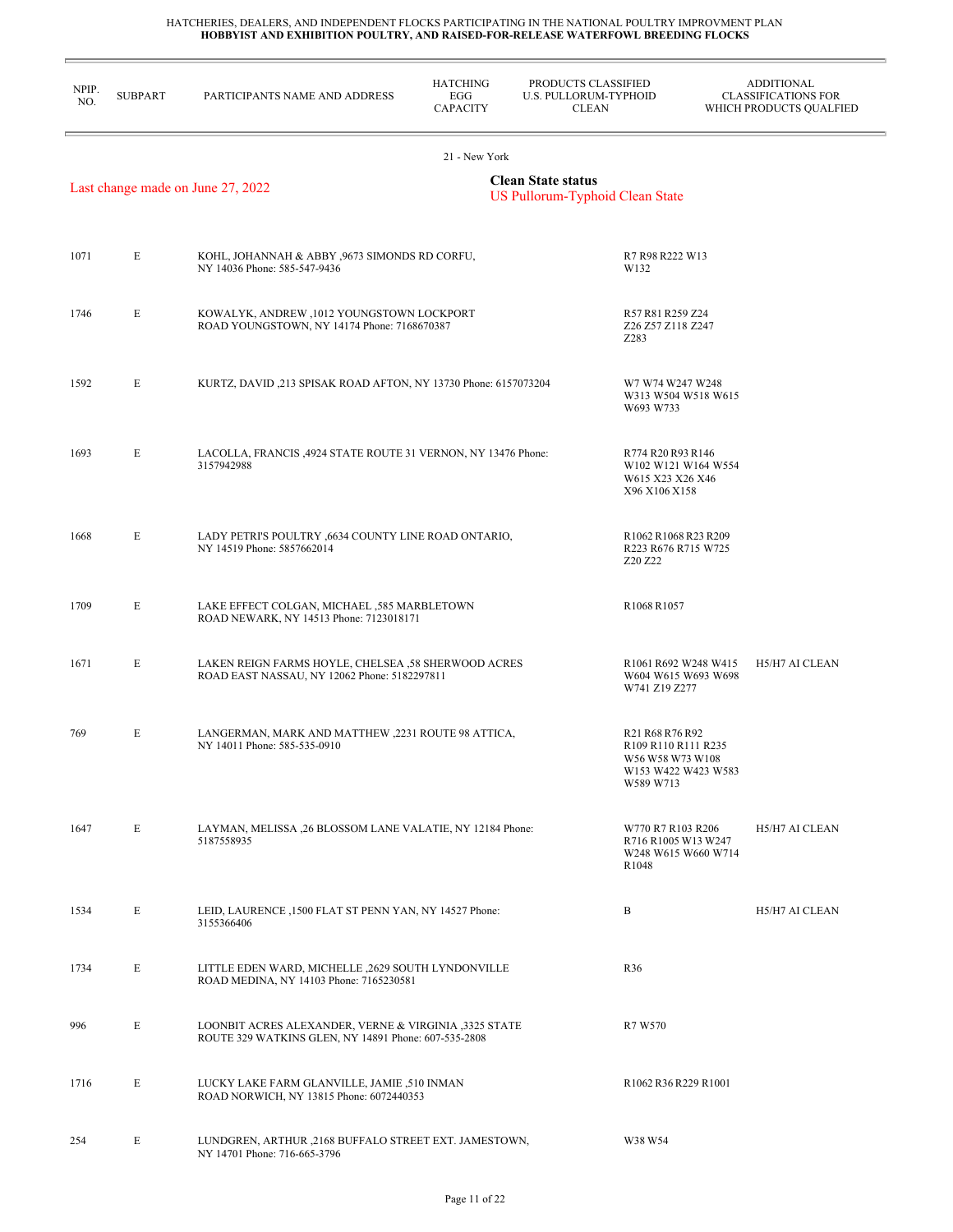| NPIP.<br>NO. | <b>SUBPART</b> | PARTICIPANTS NAME AND ADDRESS                                                                                        | <b>HATCHING</b><br>EGG<br><b>CAPACITY</b> | PRODUCTS CLASSIFIED<br>U.S. PULLORUM-TYPHOID<br><b>CLEAN</b> |                                                                                                                                                                                       | <b>ADDITIONAL</b><br><b>CLASSIFICATIONS FOR</b><br>WHICH PRODUCTS QUALFIED |
|--------------|----------------|----------------------------------------------------------------------------------------------------------------------|-------------------------------------------|--------------------------------------------------------------|---------------------------------------------------------------------------------------------------------------------------------------------------------------------------------------|----------------------------------------------------------------------------|
|              |                | Last change made on June 27, 2022                                                                                    | 21 - New York                             | <b>Clean State status</b><br>US Pullorum-Typhoid Clean State |                                                                                                                                                                                       |                                                                            |
|              |                |                                                                                                                      |                                           |                                                              |                                                                                                                                                                                       |                                                                            |
| 1454         | E              | M & M EGGS MARTIN, MATTHEW , 291 SMALL ROAD MASSENA,<br>NY 13662 Phone: 315-764-3447                                 |                                           |                                                              | R7 R19 R34 R44<br>R146 R222 R227 R229<br>R233 R256 R260 R261<br>R262 R663 R666 R674<br>R677 R716 R1005 R1010<br>R1019 R1020 W75 W518<br>W615 X3 X6 X99<br>Y3 Z205 Z227 R1028<br>R1057 | H5/H7 AI CLEAN                                                             |
| 1696         | E              | M YOUNGMAN CATTLE & LIVESTOCK REED, MAKAYLA ,4516<br>DENEET ROAD LYONS, NY 14489 Phone: 3155765157                   |                                           |                                                              | Z401 W93 W132 X146<br>Y20 Z93                                                                                                                                                         |                                                                            |
| 1296         | E              | MAG EV RABBITRY & CHICKENS WINSPEAR, KATHY, MARGARET,<br>EVAN , 3845 DRAKE ST OAKFIELD, NY 14125 Phone: 585-813-3231 |                                           |                                                              | R56 R96 R213 R229<br>R237 W2                                                                                                                                                          |                                                                            |
| 1559         | E              | MAPLE HOLLOW FARM FOWLER, REBECCA H, 1309 COUNTY RT.<br>#85 HANNIBAL, NY 13074 Phone: 315-564-7133                   |                                           |                                                              | R7 R56 R96 R146<br>R222 R233 R237 R239<br>R1019 R1048                                                                                                                                 |                                                                            |
| 1571         | E              | MARTIN, DANIEL, 1053 SAND STREET BRIER HILL, NY 13614 Phone:<br>315-323-9439                                         |                                           |                                                              | W6 W18 W29 W57<br>W121 W615                                                                                                                                                           |                                                                            |
| 1575         | E              | MARTIN FARM MARTIN, DANIEL , 1053 SAND ST BRIER HILL,<br>NY 13614 Phone: 315-323-9439                                |                                           |                                                              | R <sub>15</sub> R <sub>51</sub> R <sub>94</sub> R <sub>229</sub><br>R <sub>280</sub> W <sub>2</sub> W <sub>52</sub> W <sub>57</sub><br>W86 W88 W132 W149<br>W556 X146 Z3 Z4<br>Z202   |                                                                            |
| 1501         | E              | MAYNARD, CHARLENE, 1384 LAWRENCE RD. HILTON,<br>NY 14468 Phone: 585-964-5139                                         |                                           |                                                              | R17 R104 R146 R213<br>R222 R233 R237 R247<br>R <sub>248</sub> W <sub>86</sub> W <sub>132</sub>                                                                                        |                                                                            |
| 1608         | E              | MCANDREW, ELIZABETH ,58 GILLES ROAD GRAHAMSVILLE,<br>NY 12740 Phone: 845-985-7708                                    |                                           |                                                              | R289 R51 R55 R93<br>R117 R146 R222 R229<br>R237 R288 R663                                                                                                                             |                                                                            |
| 1460         | E              | MCBS FARM MCCARTHY/DAVID BITTNER, KRYSTLE, 7764 RIDGE<br>RD. GASPORT, NY 14067 Phone: 716-531-5192                   |                                           | 150                                                          | R94 R95 R103 R104<br>R105 R213 R222 R247<br>W13 W132 Z4 Z11<br>Z93 Z204 Z205                                                                                                          |                                                                            |
| 1732         | E              | MCCARTHY, MICHELLE ,6029 MARLEY ROAD HORNELL,<br>NY 14843 Phone: 6073466672                                          |                                           |                                                              | R15 R222 R229                                                                                                                                                                         |                                                                            |
| 1407         | E              | MCKAY, CHRISTINE 79 HUBBS RD. BALLSTON LAKE, NY 12019 Phone:<br>518-210-1045                                         |                                           |                                                              | W75 W313 W615 W647<br>W660 W717 W719 W725                                                                                                                                             |                                                                            |
| 1616         | E              | MCQUEEN, SIOBHAN , 8098 TAYLOR ROAD VICTOR, NY 14564 Phone:<br>585-820-8055                                          |                                           |                                                              | W770 W13 W74 W75<br>W660                                                                                                                                                              |                                                                            |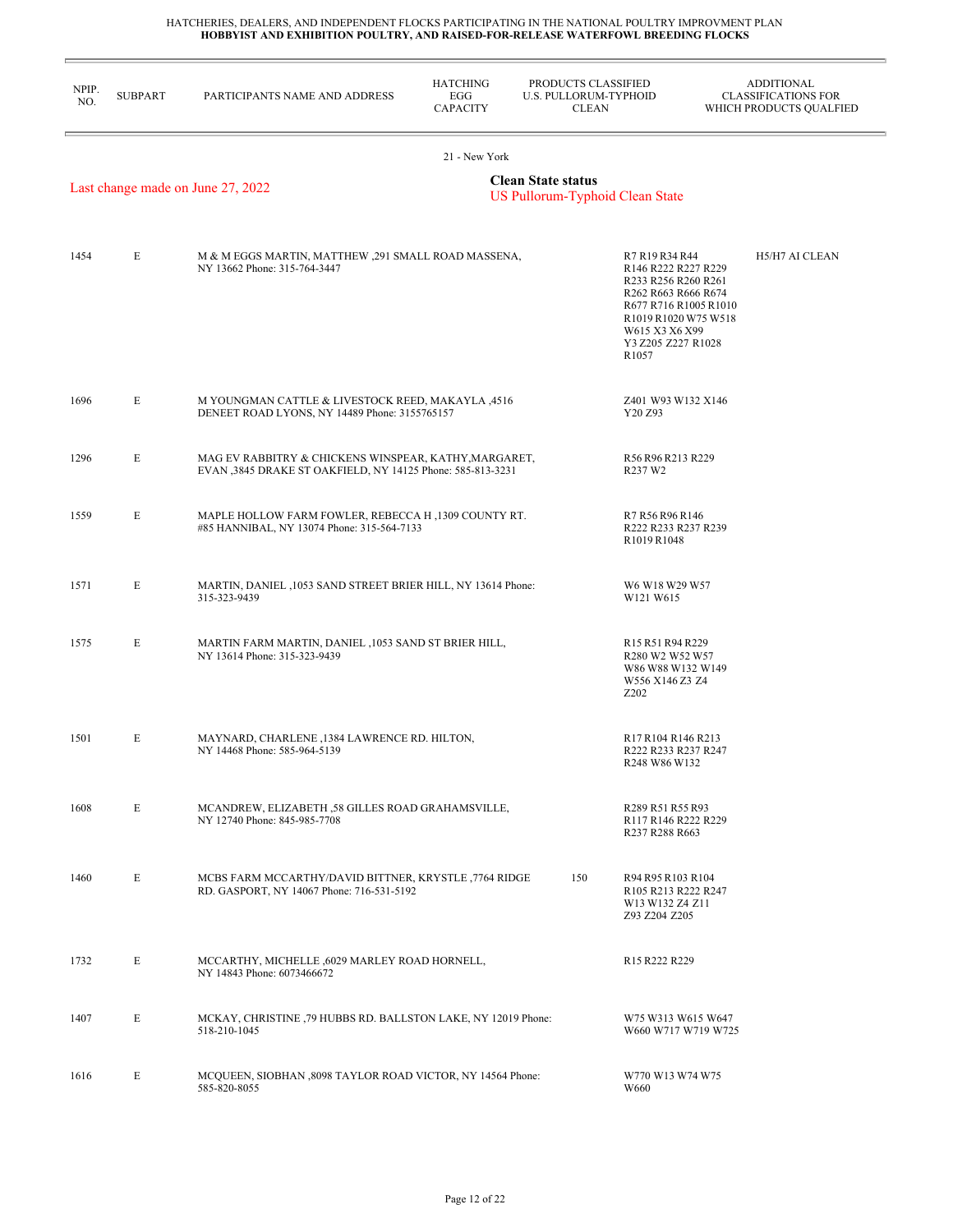| NPIP.<br>NO. | <b>SUBPART</b> | PARTICIPANTS NAME AND ADDRESS                                                                                      | <b>HATCHING</b><br>EGG<br><b>CAPACITY</b> | PRODUCTS CLASSIFIED<br>U.S. PULLORUM-TYPHOID<br><b>CLEAN</b> |                                                                                                                                                   | <b>ADDITIONAL</b><br><b>CLASSIFICATIONS FOR</b><br>WHICH PRODUCTS QUALFIED |  |
|--------------|----------------|--------------------------------------------------------------------------------------------------------------------|-------------------------------------------|--------------------------------------------------------------|---------------------------------------------------------------------------------------------------------------------------------------------------|----------------------------------------------------------------------------|--|
|              |                |                                                                                                                    | 21 - New York                             |                                                              |                                                                                                                                                   |                                                                            |  |
|              |                | Last change made on June 27, 2022                                                                                  |                                           | <b>Clean State status</b><br>US Pullorum-Typhoid Clean State |                                                                                                                                                   |                                                                            |  |
| 1519         | E              | MCWILLIAMS BROTHERS MCWILLIAMS, LYNN ,465 JACKSON<br>AVE. NEW WINDSOR, NY 12553 Phone: 845-496-5806                |                                           |                                                              | R7 R12 R13 R34<br>R42 R81 R96 R123<br>R146 R222 R225 R227<br>R239 R248 R288 R716<br>W68 W91 W114 W576<br>W660 W722 R1033 R1037                    |                                                                            |  |
| 1743         | E              | MERKER, ROBERT , 80 SYLVAN AVENUE FLANDERS, NY 11901 Phone:<br>6312528324                                          |                                           |                                                              | W28 W50 W69 W88<br>W89 W308 R1030                                                                                                                 |                                                                            |  |
| 1548         | E              | MILLER JR., EDWIN A , 673 COUNTY RT. 5 PULASKI, NY 13142 Phone:<br>610-737-9763                                    |                                           |                                                              | Z30 Z94 Z143 Z185<br>Z353                                                                                                                         |                                                                            |  |
| 1276         | E              | MISFIT ACRES BENTLEY, ROBERT ,79 MCEACHRON HILL<br>ROAD ARGYLE, NY 12809 Phone: (518)222-6443                      |                                           |                                                              | W11 W12 W38 W54<br>X9 X98                                                                                                                         | H5/H7 AI CLEAN                                                             |  |
| 1643         | E              | MITROWSKI HOUSE FARM MITROWSKI, KATHERINE ,4092 ROUTE<br>242 MACHIAS, NY 14101 Phone: 3152562482                   |                                           |                                                              | R56 R85 R94 R96<br>R146 R213 R229 R236<br>R662 R666 W365 R1057                                                                                    |                                                                            |  |
| 1461         | E              | MODERN PHOENIX FARM PATTERSON, ANNTONETTE ,6355 CHASE<br>LAKE RD. GLENFIELD, NY 13343 Phone: 315-955-2728          |                                           | 75                                                           | R89 R118 R203 W454<br>R1049                                                                                                                       | H5/H7 AI CLEAN                                                             |  |
| 1295         | E              | MOREA, VERA ,93 SOUND RD WADING RIVER, NY 11792 Phone:<br>631-745-8487                                             |                                           |                                                              | R94 R117 R177 R222<br>R246 R247 R283 R284<br>R1010 W44 W303 R1057                                                                                 |                                                                            |  |
| 1311         | E              | MORRISON, LARRY ,8925 HARMON HILL RD FREDONIA, NY 10463                                                            |                                           |                                                              | W91 W276 W556                                                                                                                                     | H5/H7 AI CLEAN                                                             |  |
| 1327         | Е              | MYERS, JUANITA L ,8595 CARMICHAEL HILL RD WESTERNVILLE,<br>NY 13486                                                |                                           |                                                              | R103 R196 W142 W164<br>W568 W596                                                                                                                  |                                                                            |  |
| 1605         | E              | NEON MOON FARM PREZZANO, ANNETTE ,99 BEAVER ROAD RED<br>HOOK, NY 12571 Phone: 845 756 3254                         |                                           |                                                              | R7 R146 R196 R222<br>R237 R712 W69 W117<br>W208 R1048                                                                                             |                                                                            |  |
| 1648         | Е              | NEW YORK SILKIES & SWEET CHICKEN HOMESTEAD COLLINS,<br>HEIDI ,412 76 ROAD BROOKTONDALE, NY 14817 Phone: 6072209570 |                                           |                                                              | R <sub>19</sub> R <sub>33</sub> R <sub>34</sub> R <sub>70</sub><br>R71 R82 R117 R1018<br>W74 W75 W198 W215<br>W248 W415 W615 W660<br>W714 X3 X160 | H5/H7 AI CLEAN                                                             |  |
| 1735         | E              | NICOSIA, MARK ,7962 SLAYTON SETTLEMENT ROAD GASPORT,<br>NY 14067 Phone: 7165234089                                 |                                           |                                                              | Z24 Z26 Z27 Z53<br>Z57 Z118                                                                                                                       |                                                                            |  |
| 1618         | E              | NORTH COUNTRY OEGB CRUZ, CHRISTIAN ,10024 PENNIMIX<br>ROAD CAMDEN, NY 13316 Phone: 3152252136                      |                                           |                                                              | W28 W88 W766                                                                                                                                      |                                                                            |  |
| 799          | E              | NORTH WOODS OLD ENGLISH ROOD, FLOYD ,11 NORTH WOODS<br>RD HERMON, NY 13652 Phone: 315-379-9498                     |                                           |                                                              | W28 W30 W88                                                                                                                                       |                                                                            |  |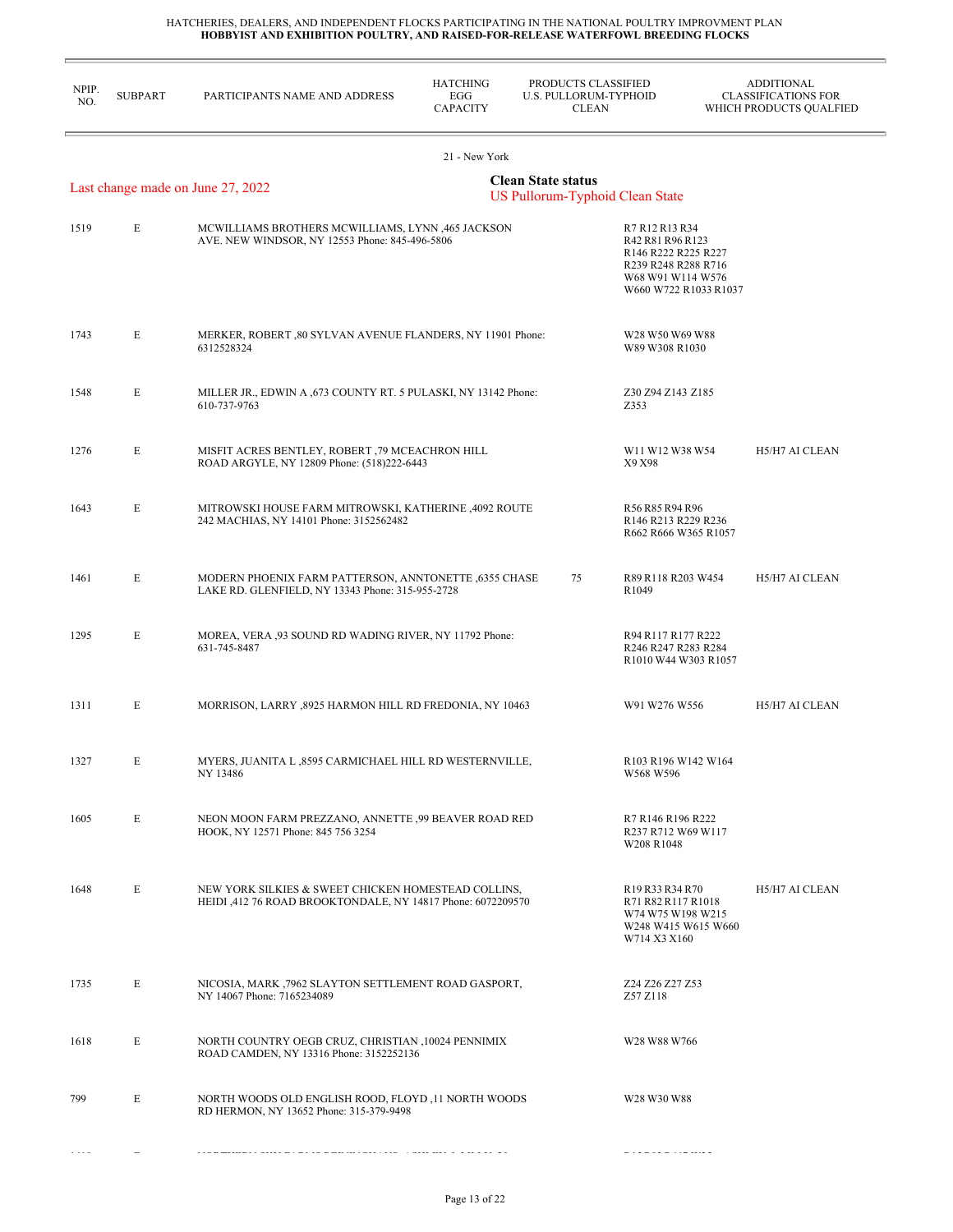L,

| NPIP.<br>NO. | <b>SUBPART</b> | PARTICIPANTS NAME AND ADDRESS                                                                                 | <b>HATCHING</b><br>EGG<br><b>CAPACITY</b> | PRODUCTS CLASSIFIED<br><b>U.S. PULLORUM-TYPHOID</b><br><b>CLEAN</b> |                                                      | <b>ADDITIONAL</b><br><b>CLASSIFICATIONS FOR</b><br>WHICH PRODUCTS QUALFIED |
|--------------|----------------|---------------------------------------------------------------------------------------------------------------|-------------------------------------------|---------------------------------------------------------------------|------------------------------------------------------|----------------------------------------------------------------------------|
|              |                |                                                                                                               | 21 - New York                             |                                                                     |                                                      |                                                                            |
|              |                | Last change made on June 27, 2022                                                                             |                                           | <b>Clean State status</b><br>US Pullorum-Typhoid Clean State        |                                                      |                                                                            |
| 1619         | E              | NORTHERN SKY FARMS REININGHAUS, ASHLEY & LILLY 30<br>CREEKSIDE DRIVE FULTON, NY 13069 Phone: 3158063359       |                                           |                                                                     | R15 R93 R667 W35<br>W368 W747                        |                                                                            |
| 1058         | E              | NYS DEC REYNOLDS GAME FARM WILLS, EVAN ,81 GAME FARM<br>ROAD ITHACA, NY 14850 Phone: 6072732768               |                                           |                                                                     | Z <sub>2</sub>                                       | H5/H7 AI CLEAN                                                             |
| 1558         | E              | O'CONNOR, DENNIS , 12409 REINHARDT RD. WEST ALDEN,<br>NY 14004 Phone: 716-937-1962                            |                                           |                                                                     | R95 R280 R288 X146<br>Z <sub>207</sub>               |                                                                            |
| 1507         | E              | O'DELL, MARGARET ,1254 WURTSBORO MOUNTAIN<br>RD WURTSBORO, NY 12790 Phone: 845-978-3405                       |                                           |                                                                     | R118 R203 R213 R247<br>R288 Z4 Z22                   |                                                                            |
| 1530         | E              | OLD FORGE FARM DOLAN, PATRICK ,552 SALT PT<br>TPKE POUGHKEEPSIE, NY 12601 Phone: 845-656-9076                 |                                           |                                                                     | R146 R675 W74 W75<br>W138 W247 W330 W518             |                                                                            |
| 1467         | E              | OLIVE EGG FARM LLC HYDE, SHANNON ,585 HONEOYE FALLS FIVE<br>PT RD HONEOYE FALLS, NY 14472 Phone: 585-709-4877 |                                           | 28                                                                  | R18 R18 R85 R213<br>R225 R236 R247                   |                                                                            |
| 1544         | E              | ORDWAY, MELISSA ,47 HARDSCRABBLE RD. PORT JERVIS,<br>NY 12771 Phone: 315-532-1287                             |                                           |                                                                     | W13 W132 W365 W415                                   | H5/H7 AI CLEAN                                                             |
| 1015         | E              | ORFANIDES, KEITH , 7546 CAMPBELL CREEK RD. BATH,<br>NY 14810 Phone: 607-776-5078                              |                                           |                                                                     | W1 W32 W136 W570<br>W759                             | H5/H7 AI CLEAN                                                             |
| 632          | E              | ORLOWSKI, MARK, 4608 STATE ROUTE 30 AMSTERDAM,<br>NY 12010 Phone: 518-843-2705                                |                                           |                                                                     | R17 R195 R196 R237<br>R288 W4 W88 W120<br>Z22        | H5/H7 AI CLEAN                                                             |
| 1750         | E              | OUR LITTLE COOP ARGYROS, MICHELLE & MATTHEW ,402<br>HOFFMAN LANE HAUPPAUGE, NY 11788 Phone: 6317453802        |                                           |                                                                     | W74                                                  |                                                                            |
| 1600         | E              | PAGELS, KASEY & BROOK ,6022 SAUTELL ROAD BERGEN,<br>NY 14416 Phone: 5854552814                                |                                           |                                                                     | W2 W3 W16 W17<br>W26 W120 W442 W578<br>W594 W615     |                                                                            |
| 1748         | E              | PARISH, CARRIE , 2066 WHITE ROAD ROMULUS, NY 14541 Phone:<br>3152462468                                       |                                           |                                                                     | R44 R103 R117 R196<br>R208 R222 X99 Y22<br>Z111 Z230 | H5/H7 AI CLEAN                                                             |
| 281          | E              | PIERCE, JOHN C ,3832 MAKYES RD SYRACUSE, NY 13215 Phone:<br>315-492-1974                                      |                                           |                                                                     | W28 W48 W58 W556                                     |                                                                            |
| 1741         | E              | PJS FAMILY FARM CURLESS, PENNY JO ,2821 BETTY BROOK<br>ROAD SOUTH KORTRIGHT, NY 13842 Phone: 6072676095       |                                           |                                                                     | R71 R206 W588 X3<br>X5 X6 X14 X98<br>Y1 Z93 Z230     |                                                                            |
| 1579         | E              | POPLAR POINT FARM LUCKENBACH, CARLEE ,7985 LATHROP<br>ROAD BATH, NY 14810 Phone: 6079684556                   |                                           |                                                                     | R94 R95 X3 Z205                                      | H5/H7 AI CLEAN                                                             |
|              |                |                                                                                                               |                                           |                                                                     |                                                      |                                                                            |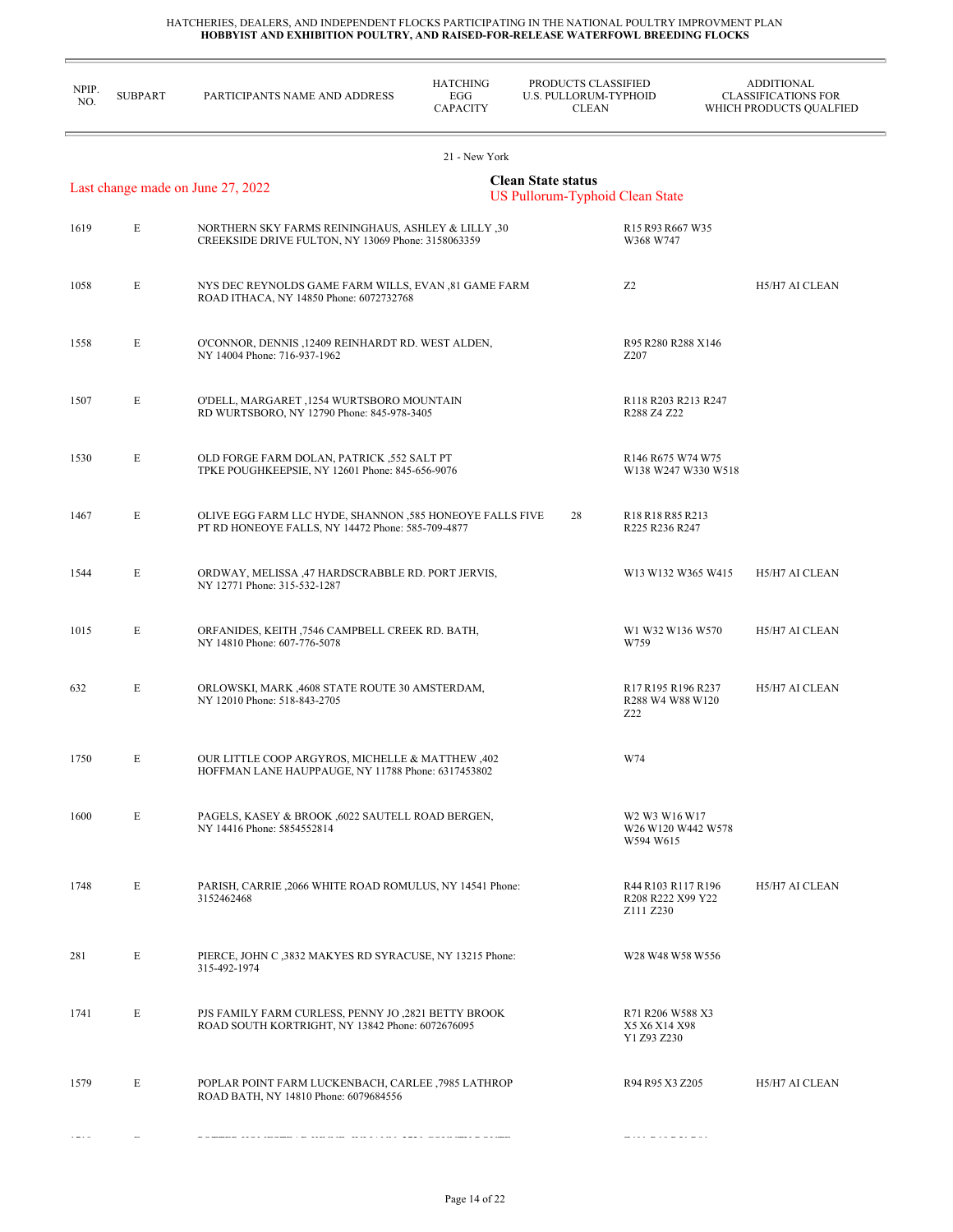| NPIP.<br>NO. | <b>SUBPART</b>                                                                                    | PARTICIPANTS NAME AND ADDRESS                                                                                    | <b>HATCHING</b><br>EGG<br><b>CAPACITY</b>                                                                                                      | PRODUCTS CLASSIFIED<br>U.S. PULLORUM-TYPHOID<br>CLEAN |                                                                                                                                | <b>ADDITIONAL</b><br><b>CLASSIFICATIONS FOR</b><br>WHICH PRODUCTS QUALFIED |  |  |  |
|--------------|---------------------------------------------------------------------------------------------------|------------------------------------------------------------------------------------------------------------------|------------------------------------------------------------------------------------------------------------------------------------------------|-------------------------------------------------------|--------------------------------------------------------------------------------------------------------------------------------|----------------------------------------------------------------------------|--|--|--|
|              |                                                                                                   |                                                                                                                  | 21 - New York                                                                                                                                  |                                                       |                                                                                                                                |                                                                            |  |  |  |
|              | <b>Clean State status</b><br>Last change made on June 27, 2022<br>US Pullorum-Typhoid Clean State |                                                                                                                  |                                                                                                                                                |                                                       |                                                                                                                                |                                                                            |  |  |  |
| 1719         | E                                                                                                 | POTTER HOMESTEAD KINNE, JULIANN ,2720 COUNTY ROUTE<br>22 BEAVER DAMS, NY 14812 Phone: 6077943033                 |                                                                                                                                                |                                                       | Z401 R19 R51 R81<br>R85 R196 R222 R247<br>R666 R1010 W30 W86<br>W215 W290 W519 W660<br>X3 X20 X161 Z4<br>Z205 Z230 R1041 R1044 |                                                                            |  |  |  |
| 1724         | E                                                                                                 | PULCINO'S POULTRY WATERFOWL PULCINO, DAWN ,5745 LAKE<br>ROAD BROCKPORT, NY 14420 Phone: 5857334179               |                                                                                                                                                |                                                       | R7 R146 R1048                                                                                                                  |                                                                            |  |  |  |
| 1664         | E                                                                                                 | PURTY BIRDY HANSEN, HEATHER ,636 BREESPORT NORTH<br>CHEMUNG ROAD LOWMAN, NY 14861 Phone: 6072591151              | R768 R7 R12 R15<br>R <sub>19</sub> R <sub>85</sub> R <sub>87</sub> R <sub>146</sub><br>R183 R206 R222 R239<br>R662 Z202 Z204 Z205<br>Z209 Z230 |                                                       |                                                                                                                                |                                                                            |  |  |  |
| 1584         | E                                                                                                 | PYXIS POULTRY REUTLING, SHAYNA ,15 WICKED HOLLOW<br>WAY HAMPTON, NY 12837 Phone: 8023458830                      | R126 R280 Z4 Z22<br>Z38 Z41 Z42 Z62<br>Z93 Z205 Z231 Z286                                                                                      |                                                       |                                                                                                                                |                                                                            |  |  |  |
| 1747         | E                                                                                                 | QUAIL ITY FARM SEELEY, VERONICA ,4895 TUCKER<br>ROAD CAMPBELL, NY 14821 Phone: 6073688236                        |                                                                                                                                                |                                                       | Z93 Z331 Z345                                                                                                                  |                                                                            |  |  |  |
| 1328         | E                                                                                                 | RAINDROP HILL BOYER, JUDY , 1806 CR 28 LISBON, NY 13658 Phone:<br>315-393-6428                                   |                                                                                                                                                |                                                       | R229                                                                                                                           | H5/H7 AI CLEAN                                                             |  |  |  |
| 1717         | E                                                                                                 | REARDON RANCH REARDON, LISA ,1217 CONKLIN ROAD CONKLIN,<br>NY 13748 Phone: 6077432573                            |                                                                                                                                                |                                                       | R19 R247 R692 R716<br>W7 W13 W75 W164<br>W170 W208 W248 W313<br>W573 W593 X193 R1032<br>X241                                   | H5/H7 AI CLEAN                                                             |  |  |  |
| 245          | E                                                                                                 | RICK'S FANCY POULTRY HARE, RICHARD ,12332<br>SPRINGVILLE-BOSTON RD. SPRINGVILLE, NY 14141 Phone:<br>716-592-0766 |                                                                                                                                                |                                                       | W119 Z93                                                                                                                       |                                                                            |  |  |  |
| 661          | E                                                                                                 | ROBINSON, CAROLYN & BRUCE ,12504 TREVETT RD SPRINGVILLE,<br>NY 14141 Phone: 716-592-7875                         |                                                                                                                                                |                                                       | R <sub>151</sub> R <sub>261</sub> W <sub>17</sub> W <sub>554</sub>                                                             |                                                                            |  |  |  |
| 1325         | E                                                                                                 | RUTAN'S BIRDS RUTAN, SR, RANDALL , 445 PENELOPE ROAD WILLET,<br>NY 13863 Phone: 607-863-3477                     |                                                                                                                                                |                                                       | W48 W69 Z19 Z28<br>Z57 Z143 Z175 Z177<br>Z237 Z260 Z268 Z271<br>Z283 Z304 Z376 Z377                                            |                                                                            |  |  |  |
| 1431         | E                                                                                                 | <b>SANDSTONE ACRES DRESCHEL, FAMILY; TRINA LORENTZ ,3419</b><br>HULBERTON HOLLEY, NY 14470 Phone: 585-301-3358   |                                                                                                                                                |                                                       | R7 R17 R36 R42<br>R95 R185 W13 Z4                                                                                              |                                                                            |  |  |  |
| 1210         | E                                                                                                 | SCHLEEDE FARMS BARNERMAURICE SCHLEEDE, VICTORIA ,2272<br>MAPLE ST RD LYONS, NY 14489 Phone: 315-946-9471         |                                                                                                                                                | 75                                                    | R56 R247 W5 W132<br>W594                                                                                                       |                                                                            |  |  |  |
| 543          | E                                                                                                 | SCHUTH, DANIEL , 2279 TRANSIT ROAD KENT, NY 14477 Phone:<br>585-314-6376                                         |                                                                                                                                                |                                                       | R687 R690 R696 W28<br>W142 W422                                                                                                |                                                                            |  |  |  |
|              |                                                                                                   |                                                                                                                  |                                                                                                                                                |                                                       |                                                                                                                                |                                                                            |  |  |  |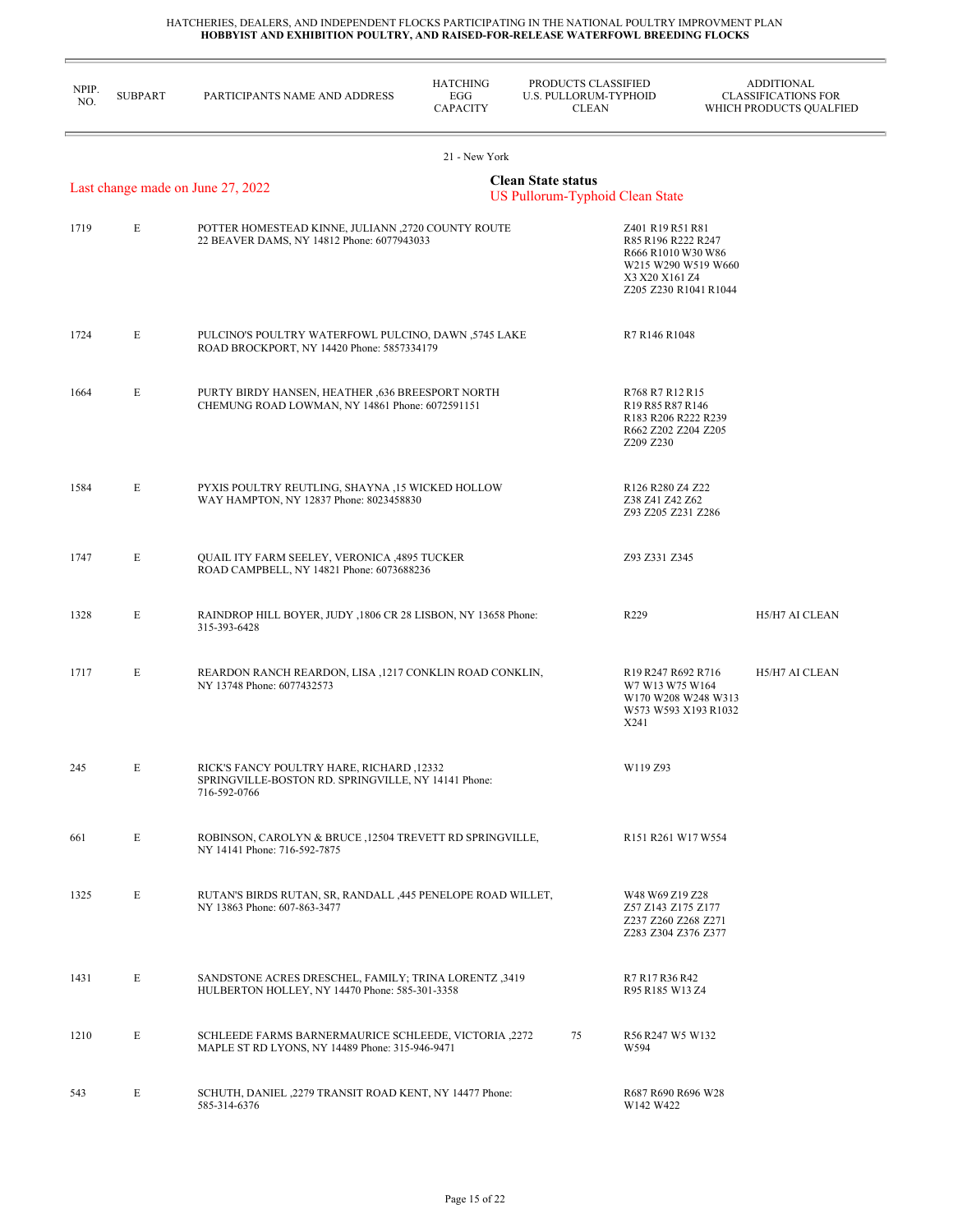| NPIP.<br>NO. | <b>SUBPART</b> | PARTICIPANTS NAME AND ADDRESS                                                                                                            | <b>HATCHING</b><br>EGG<br><b>CAPACITY</b> | PRODUCTS CLASSIFIED<br>U.S. PULLORUM-TYPHOID<br><b>CLEAN</b> |                                                                                                                                | <b>ADDITIONAL</b><br><b>CLASSIFICATIONS FOR</b><br>WHICH PRODUCTS QUALFIED |
|--------------|----------------|------------------------------------------------------------------------------------------------------------------------------------------|-------------------------------------------|--------------------------------------------------------------|--------------------------------------------------------------------------------------------------------------------------------|----------------------------------------------------------------------------|
|              |                |                                                                                                                                          | 21 - New York                             |                                                              |                                                                                                                                |                                                                            |
|              |                | Last change made on June 27, 2022                                                                                                        |                                           | <b>Clean State status</b><br>US Pullorum-Typhoid Clean State |                                                                                                                                |                                                                            |
| 1383         | E              | SHELDON, VONDA ,5748 EAST HOMER-BALTIMORE RD HOMER,<br>NY 13077 Phone: 607-379-3166                                                      |                                           |                                                              | R7 R96 R111 R666<br>R1010 R1019 W660 X146<br>X199 X206 Y1 Y2<br>Y72 Z93 Z205 R1048<br>W762                                     |                                                                            |
| 1286         | E              | SHILOW FARM POYNEER, LARAINE ,383 COUNTY ROUTE<br>7 HANNIBAL, NY 13074 Phone: 315-806-2967                                               |                                           |                                                              | N13 R89 W36 W176<br>W301 W364 W663 R1043                                                                                       |                                                                            |
| 1676         | E              | SILKIE HOLLOW FARM SQUIRES, NICOLE & SCOTT ,617 BENTON<br>HOLLOW ROAD WOODBOURNE, NY 12788 Phone: 8454281654                             |                                           |                                                              | R1061 W770 W13 W75<br>W518 W615 W698                                                                                           | H5/H7 AI CLEAN                                                             |
| 1583         | E              | SIRSAT, SARAH ,32 MILLER ROAD POTSDAM, NY 13676 Phone:<br>5012300677                                                                     |                                           |                                                              | R28 R95 R166 R222<br>R229 R684 R716 R1005<br>R1020 R1025 W9 W30<br>W86 W92 W270 W271<br>Y4 Z93 R1057                           |                                                                            |
| 1560         | E              | SMITH, STACY ,74 SHEER RD. AVERILL PARK, NY 12018 Phone:<br>518-647-3855                                                                 |                                           |                                                              | R <sub>15</sub> R <sub>21</sub> R <sub>22</sub> R <sub>34</sub><br>R56 R71 R85 R114<br>R179 R222 R285 W52<br>W68               |                                                                            |
| 1370         | E              | SMITH, DWAYNE & LOU/MARY ANN HENDRIX, LOUNSBERY,<br>KELLEY JEAN & FAMILY ,216 SMITH ROAD CENTRAL SQUARE,<br>NY 13036 Phone: 315-727-2168 |                                           |                                                              | N6 N19 N45 R696<br>R698 W475 W477 W518<br>W593                                                                                 |                                                                            |
| 886          | E              | SNOW'S FARM SIDOR, DANIEL, 1483 RT. 43 STEPHENTOWN,<br>NY 12168 Phone: 518-733-5309                                                      |                                           |                                                              | N1 N4 N5 R22<br>R687                                                                                                           |                                                                            |
| 1710         | E              | SNOWY BROOK FARM LLC BARKLEY, AMY ,10980 ALLEN<br>ROAD EAST CONCORD, NY 14055 Phone: 5709556809                                          |                                           |                                                              | R7 R87 R179 R222<br>R225 R236 R239 R288<br>R666 W86 X3 X14<br>X212                                                             | H5/H7 AI CLEAN                                                             |
| 1202         | $\mathbf E$    | SPLIT ROCK PERFORMANCE ZIMMER, MARY JO ,10612 TABERG<br>FLORENCE ROAD CAMDEN, NY 13316 Phone: 315-697-5998                               |                                           |                                                              | W13 W555 W609                                                                                                                  |                                                                            |
| 1546         | E              | SPONZA, LAURIE ,21 HILLTOP DR. SMITHTOWN, NY 11787 Phone:<br>631-235-4186                                                                |                                           |                                                              | R <sub>2</sub> R <sub>7</sub> R <sub>81</sub> R <sub>196</sub>                                                                 |                                                                            |
| 1021         | E              | STEARNS, ROSE , 194 HUGICK RD. RICHFIELD SPRINGS,<br>NY 13439 Phone: 315-858-2079                                                        |                                           |                                                              | W3 W38 W54 W216<br>W570                                                                                                        |                                                                            |
| 1206         | E              | STEIN, RICHARD ,1102 LEICESTER ROAD CALEDONA, NY 14423 Phone:<br>585-245-2374                                                            |                                           |                                                              | Z14 Z15 Z18 Z108<br>Z128 Z130 Z137 Z138<br>Z139 Z174 Z179 Z234<br>Z272 Z278 Z280 Z288<br>Z306 Z315 Z316 Z317<br>Z318 Z385 Z386 | H5/H7 AI CLEAN                                                             |
| 1513         | E              | STEIN, CHRISTINE & DREW , 28545 STEINHILBER RD EVANS MILLS,<br>NY 13637 Phone: 315-836-5065                                              |                                           |                                                              | R <sub>19</sub> R <sub>146</sub> R <sub>215</sub> R <sub>685</sub><br>W11 W13 W25 W30<br>W93 W109 W132 R1048                   |                                                                            |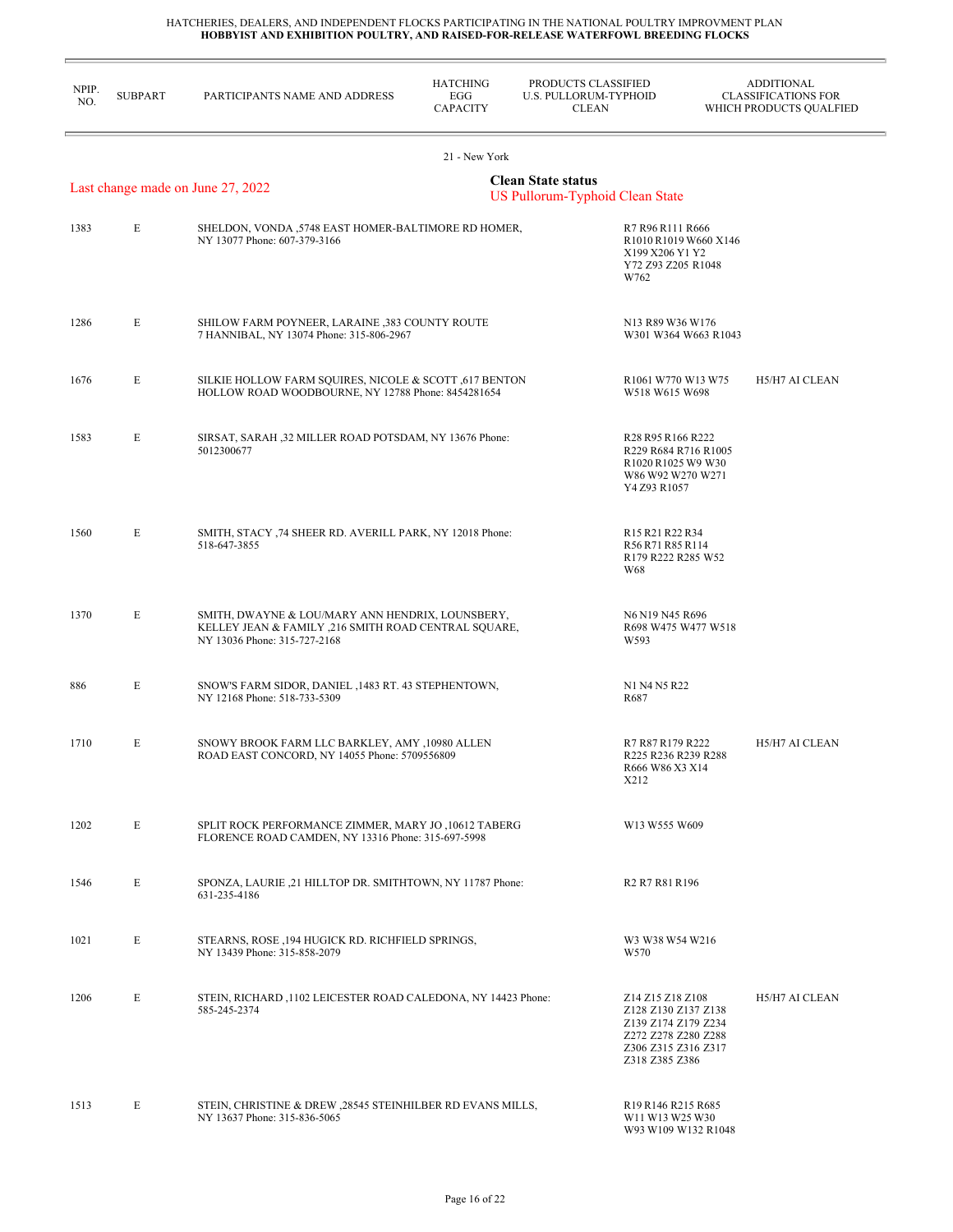| NPIP.<br>NO. | <b>SUBPART</b>                                                                                           | PARTICIPANTS NAME AND ADDRESS                                                                                      | <b>HATCHING</b><br>EGG<br><b>CAPACITY</b> | PRODUCTS CLASSIFIED<br><b>U.S. PULLORUM-TYPHOID</b><br><b>CLEAN</b> |                                                                                       | <b>ADDITIONAL</b><br><b>CLASSIFICATIONS FOR</b><br>WHICH PRODUCTS QUALFIED |  |  |
|--------------|----------------------------------------------------------------------------------------------------------|--------------------------------------------------------------------------------------------------------------------|-------------------------------------------|---------------------------------------------------------------------|---------------------------------------------------------------------------------------|----------------------------------------------------------------------------|--|--|
|              |                                                                                                          |                                                                                                                    | 21 - New York                             |                                                                     |                                                                                       |                                                                            |  |  |
|              | <b>Clean State status</b><br>Last change made on June 27, 2022<br><b>US Pullorum-Typhoid Clean State</b> |                                                                                                                    |                                           |                                                                     |                                                                                       |                                                                            |  |  |
| 1569         | E                                                                                                        | STIX 'N STONZ FARM DONOFIO, JULIE LEA GARY ,7250 DUBLIN<br>RD. BERGEN, NY 14416 Phone: 585-703-2989                |                                           | Z209 R1048                                                          | R95 R196 R213 R222<br>W15 W43 W570 Z205                                               |                                                                            |  |  |
| 1726         | E                                                                                                        | STONY KILL FOUNDATION STANLEY, TIM ,79 FARMSTEAD<br>LANE WAPPINGERS FALLS, NY 12590 Phone: 8458313800              |                                           | Z209 R1048                                                          | R42 R78 R88 R146<br>R666 R695 W26 Z205                                                |                                                                            |  |  |
| 840          | E                                                                                                        | STROBEL, TERRY ,7238 NORTH BERGEN RD BERGEN, NY 14416 Phone:<br>5854723169                                         |                                           | Z247 Z264                                                           | R89 R118 R214 W142<br>Z80 Z102 Z108 Z179                                              |                                                                            |  |  |
| 1718         | E                                                                                                        | STRONG, KERRIE , 232 MCDOUGALL ROAD ARGYLE, NY 12809 Phone:<br>5189550048                                          |                                           | W660                                                                | R83 R96 W12 W365                                                                      | H5/H7 AI CLEAN                                                             |  |  |
| 1646         | E                                                                                                        | SUNNY SIDE UP MARTINEZ, WILFREDO ,20221 BURTON<br>ROAD SACKETS HARBOR, NY 13685 Phone: 3154898236                  |                                           | Y3                                                                  | R1068 W96 W146 W578                                                                   | H5/H7 AI CLEAN                                                             |  |  |
| 1630         | E                                                                                                        | SUNSET RIDGE FEATHERED FARM JOHNSON, STACY LEE ,50 JAMES<br>WILKINSON ROAD ROCK TAVERN, NY 12575 Phone: 8455429444 |                                           | Z <sub>204</sub>                                                    | R71 R103 R222 R1010                                                                   | H5/H7 AI CLEAN                                                             |  |  |
| 1568         | E                                                                                                        | SUNWORKS FARM RETELL, KEVIN ,68 COLD SPRINGS ROAD TROY,<br>NY 12180 Phone: 518-423-2509                            |                                           |                                                                     | R1075 R94 R671 R1046                                                                  |                                                                            |  |  |
| 1651         | E                                                                                                        | SWARTZENTRUBER, HARVEY , 244 WINTER ROAD RENSSELAER<br><b>FALLS, NY 13680</b>                                      |                                           | R <sub>256</sub>                                                    |                                                                                       |                                                                            |  |  |
| 1736         | E                                                                                                        | TANNER FARMS TANNER, ROBIN ,6512 NORTH LAKE ROAD BERGEN,<br>NY 14416 Phone: 5854146158                             |                                           | R277 R1057                                                          |                                                                                       |                                                                            |  |  |
| 1703         | E                                                                                                        | THE CLOVER HOMESTEAD ALLEN, KATHRYN ,439 STOVE PIPE<br>ROAD VOORHEESVILLE, NY 12186 Phone: 6312582691              |                                           |                                                                     | R <sub>18</sub> R <sub>42</sub> R <sub>72</sub> R <sub>98</sub><br>R196 R684 W26 W368 |                                                                            |  |  |
| 1739         | E                                                                                                        | THE GOAD LIFE FARM GOAD, ELIZABETH ,650 KIPP ROAD PARISH,<br>NY 13131 Phone: 3157261030                            |                                           |                                                                     | R <sub>12</sub> R <sub>248</sub> W <sub>207</sub> Z <sub>209</sub>                    |                                                                            |  |  |
| 1744         | E                                                                                                        | THE SILKIE ACRE BERARDICURTI, LAURA ,611 WHITTIER<br>ROAD SPENCERPORT, NY 14559 Phone: 5854155546                  |                                           |                                                                     | W74 W75 W86 W208<br>W247 W248 W604 W714                                               |                                                                            |  |  |
| 1650         | E                                                                                                        | THISTLE HILL HOBBY FARM JONES, DONNA ,5286 COUNTY<br>HIGHWAY 18 NEW BERLIN, NY 13411 Phone: 315-360-6355           |                                           | W74                                                                 | R18 R36 R66 R103<br>R229 R236 R716 R1010                                              | H5/H7 AI CLEAN                                                             |  |  |
| 1705         | E                                                                                                        | THYME STANDS STILL FARM CLARKE, NICHOLAS ,4351 STATE<br>ROUTE 414 BURDETT, NY 14818 Phone: 6077039508              |                                           | X6 Y3                                                               | R768 Z400 R7 R15<br>R19 R90 R104 R196<br>R222 R236 R246 W13                           |                                                                            |  |  |
| 1074         | E                                                                                                        | TOP OF THE HILL POULTRY FARM PHOTIOU, JAMES, 117 CREEK<br>RD MCDONOUGH, NY 13801 Phone: (607)647-9849              |                                           |                                                                     | W <sub>17</sub> W <sub>18</sub> W <sub>29</sub> W <sub>121</sub>                      |                                                                            |  |  |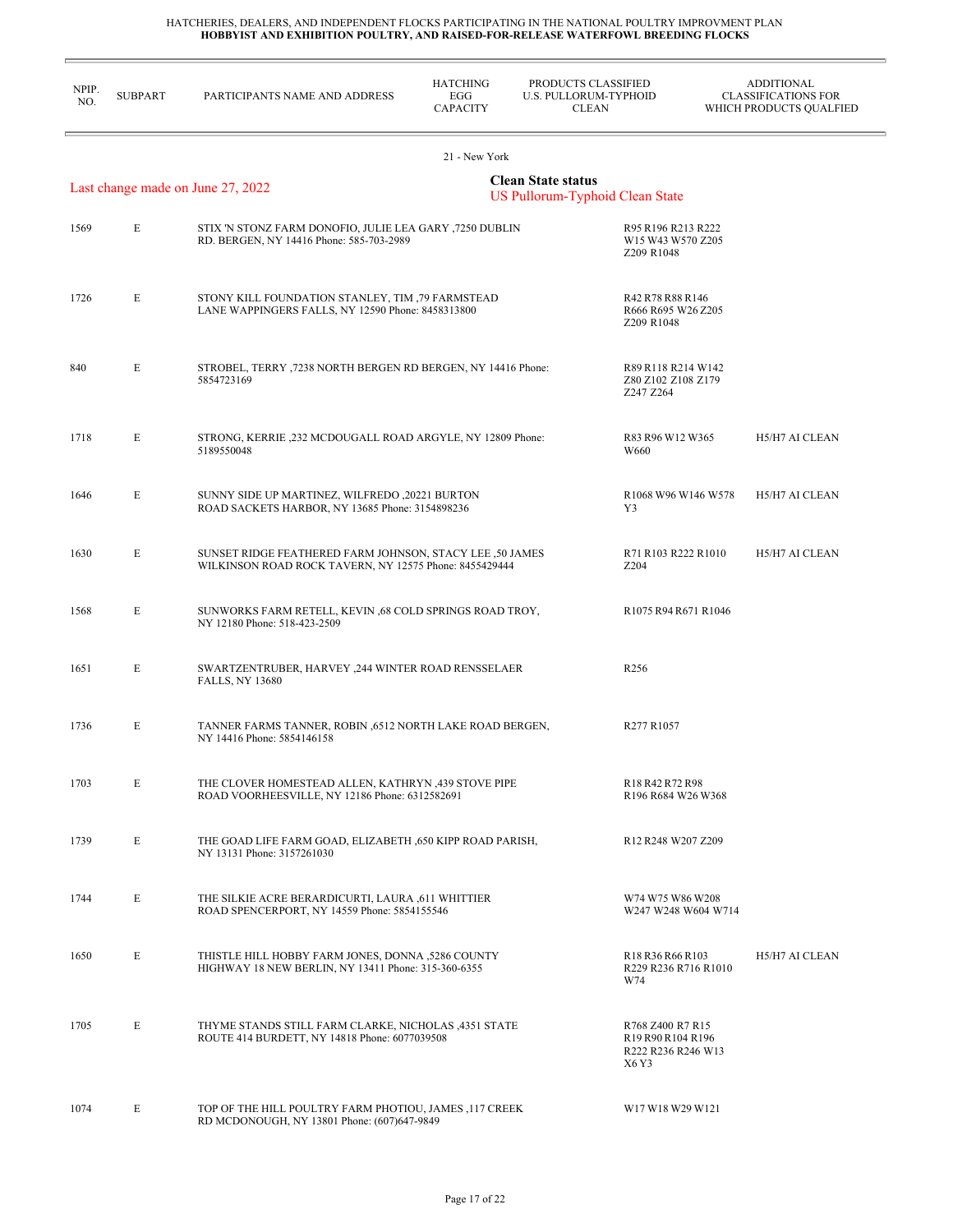$\equiv$ 

| NPIP.<br>NO. | <b>SUBPART</b> | PARTICIPANTS NAME AND ADDRESS                                                                                                    | <b>HATCHING</b><br>EGG<br><b>CAPACITY</b> | PRODUCTS CLASSIFIED<br>U.S. PULLORUM-TYPHOID<br><b>CLEAN</b> |                                                                                                                  | <b>ADDITIONAL</b><br><b>CLASSIFICATIONS FOR</b><br>WHICH PRODUCTS QUALFIED |
|--------------|----------------|----------------------------------------------------------------------------------------------------------------------------------|-------------------------------------------|--------------------------------------------------------------|------------------------------------------------------------------------------------------------------------------|----------------------------------------------------------------------------|
|              |                |                                                                                                                                  | 21 - New York                             |                                                              |                                                                                                                  |                                                                            |
|              |                | Last change made on June 27, 2022                                                                                                |                                           | <b>Clean State status</b><br>US Pullorum-Typhoid Clean State |                                                                                                                  |                                                                            |
| 176          | E              | TRAVER FARM TRAVER, LEE ,4134 NY ROUTE 43 WYNANTSKILL,<br>NY 12198 Phone: 518-286-3061                                           |                                           |                                                              | W35 W678                                                                                                         |                                                                            |
| 1334         | E              | TRIPLE T BANTAMS TALLMAN, TIMOTHY , 1580 US HIGHWAY<br>11 NORTH BANGOR, NY 12966 Phone: 518-529-7370                             |                                           |                                                              | R <sub>146</sub> W <sub>3</sub> W <sub>50</sub> W <sub>69</sub><br>W134 W478 W646                                |                                                                            |
| 1728         | E              | TUCKERS RANCH TUCKER, KELLI ,299 HAZEN ROAD NORTH<br>LAWRENCE, NY 12967 Phone: 5183538844                                        |                                           |                                                              | R <sub>12</sub> R <sub>15</sub> R <sub>229</sub> R <sub>237</sub><br>R247 R256 R280 Z202<br>Z211 Z212 Z230 R1057 |                                                                            |
| 1472         | E              | TUMBLEWOOD FARM BURKS, JILL ,978 CHESTNUT HILL<br>RD CAMBRIDGE, NY 12816 Phone: 917-439-2530                                     |                                           |                                                              | R146 R248 R262 R1024                                                                                             | H5/H7 AI CLEAN                                                             |
| 1642         | E              | TWISTED B RANCH BARTLETT, JAMIE ,129 DONAHUE ROAD PERU,<br>NY 12972 Phone: 518-578-1489                                          |                                           |                                                              | R7 R15 R19 R146<br>R229 R280 R1010 R1019<br>W2 R1057                                                             |                                                                            |
| 1649         | E              | TWO MOON ACRES MAWSON, LISA ,7971 KIRKVILLE<br>ROAD KIRKVILLE, NY 13082 Phone: 315-280-0107                                      |                                           |                                                              | R <sub>18</sub> R <sub>20</sub> R <sub>1024</sub> W <sub>207</sub>                                               |                                                                            |
| 1742         | E              | TWO WELLS FARM HOWELL, TERRENCE , 7329 STATE ROUTE<br>80 FABIUS, NY 13063 Phone: 5083979529                                      |                                           |                                                              | X10 Y5 X241                                                                                                      |                                                                            |
| 1531         | E              | TYREASE CARTER & EMMETT WALDRON, LESLIE MYKAELA<br>CYNTHEA VALCORE , 7093 N CENTENARY RD. SODUS, NY 14551 Phone:<br>315-310-0447 |                                           |                                                              | H8 R3 R11 R34<br>R47 R51 R56 R73<br>R81 R84 R179 R237<br>R247 W3 W5 W11<br>W26 Z4 Z28 Z57                        |                                                                            |
| 1707         | E              | UP ON THE HILL EVERSON, ELIZABETH , 104 BRADY<br>ROAD WORCESTER, NY 12197 Phone: 6074356012                                      |                                           |                                                              | R7 R12 R19 R146<br>R229 R247 R716 R1010<br>R1019 W2 W13 W30<br>W45 W48 W74                                       |                                                                            |
| 1661         | E              | VALLEY VIEW FARM 2 REICHLE, JAMES ,25 DERRICK LANE WALDEN,<br>NY 12586 Phone: 8455512950                                         |                                           |                                                              | R1061 R1068 R7 R56<br>R81 R85 R146 R196<br>R222 R236 R247 R662<br>R716                                           |                                                                            |
| 1574         | E              | VATTIMO, VALERIE & EMILY ,3547 TENTH STREET/PO BOX<br>227 RETSOF, NY 14539 Phone: 585-245-2594                                   |                                           |                                                              | W128 W301 W453 X10                                                                                               |                                                                            |
| 1613         | E              | VINTAGE ACRES FLORIAN, PEGGY, 4403 STATE ROUTE 49 FULTON,<br>NY 13069 Phone: 315-668-1253                                        |                                           |                                                              | R7 R19 R103 R222<br>R663 R1010 W75 W86<br>W247 W248 W554                                                         |                                                                            |
| 1347         | E              | WEATHERWAX BERRY PATCH SEELER, NICKI AND JOSEPH ,6946<br>WEATHERWAX RD ELBA, NY 14058 Phone: 585-300-7898                        |                                           |                                                              | R213                                                                                                             |                                                                            |
| 1621         | E              | WHITE, SHERRY , 4181 PINEHILL ROAD CORNING, NY 14830 Phone:<br>607-542-3122                                                      |                                           |                                                              | R85 R103 R146 R222<br>W12 W86 W136                                                                               |                                                                            |
|              |                |                                                                                                                                  |                                           |                                                              |                                                                                                                  |                                                                            |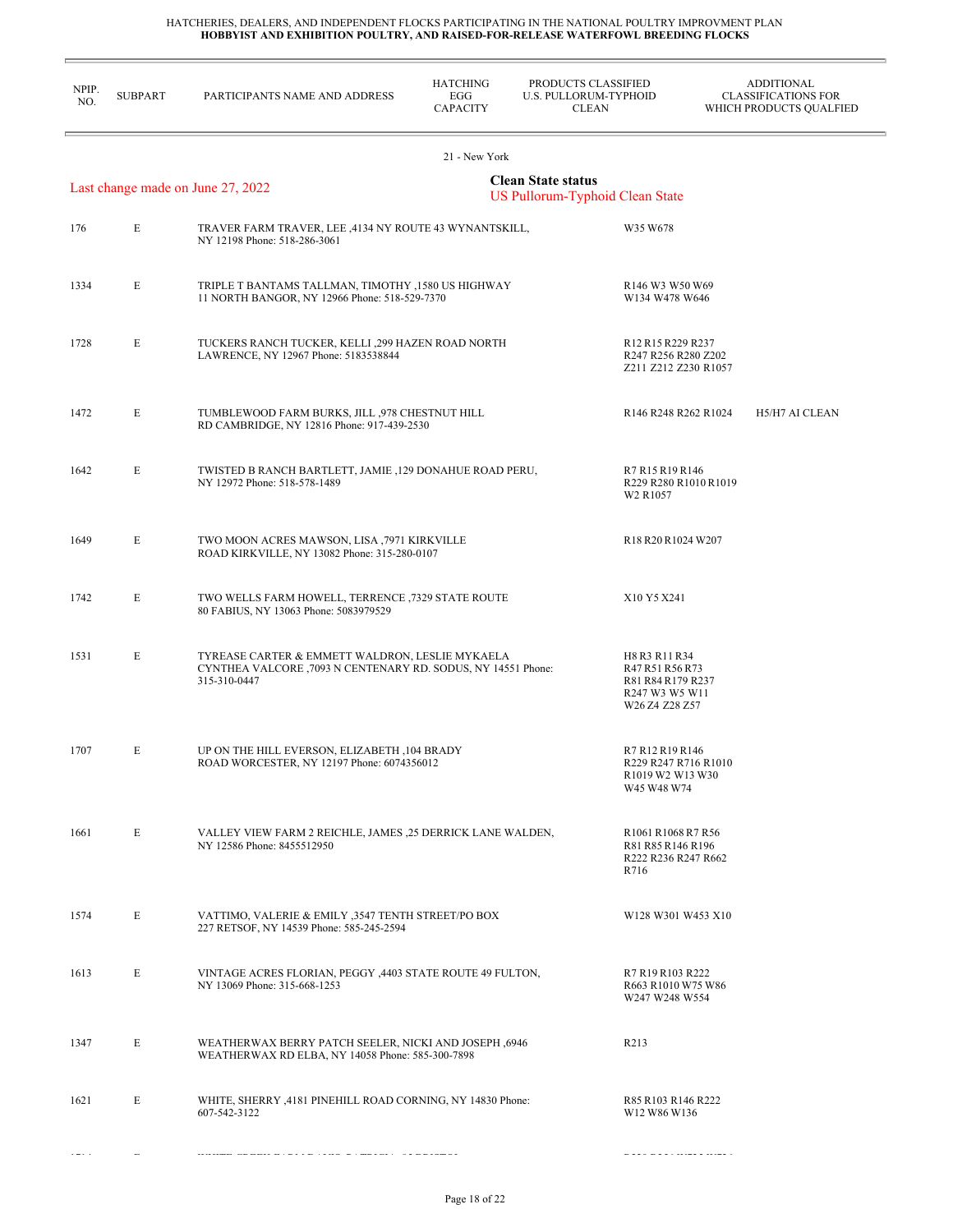r.

| NPIP.<br>NO.                                                                                      | <b>SUBPART</b> | PARTICIPANTS NAME AND ADDRESS                                                                              | <b>HATCHING</b><br>EGG<br><b>CAPACITY</b> | PRODUCTS CLASSIFIED<br><b>U.S. PULLORUM-TYPHOID</b><br><b>CLEAN</b> |                                                                                                         | <b>ADDITIONAL</b><br><b>CLASSIFICATIONS FOR</b><br>WHICH PRODUCTS QUALFIED |
|---------------------------------------------------------------------------------------------------|----------------|------------------------------------------------------------------------------------------------------------|-------------------------------------------|---------------------------------------------------------------------|---------------------------------------------------------------------------------------------------------|----------------------------------------------------------------------------|
|                                                                                                   |                |                                                                                                            | 21 - New York                             |                                                                     |                                                                                                         |                                                                            |
| <b>Clean State status</b><br>Last change made on June 27, 2022<br>US Pullorum-Typhoid Clean State |                |                                                                                                            |                                           |                                                                     |                                                                                                         |                                                                            |
| 1714                                                                                              | $\mathbf E$    | WHITE CREEK FARM DAVIS, PATRICIA ,85 BRISTOL<br>ROAD GOUVERNEUR, NY 13642 Phone: 2013889028                |                                           |                                                                     | R229 R256 W725 W726<br>X3 Z209 R1057                                                                    |                                                                            |
| 1349                                                                                              | E              | WHITE STAG FARM MARGITAS, LARRY ,345 FITZSIMMONS<br>ROAD RED HOOK, NY 12571 Phone: 6468193994              |                                           |                                                                     | R <sub>1068</sub> R <sub>146</sub> R <sub>247</sub> R <sub>261</sub><br>R716 W3                         | H5/H7 AI CLEAN                                                             |
| 1248                                                                                              | E              | WHITE WINGS OF COOPER FARMETTE HOWARD, KAREN, 5685<br>COOPER STREET VERNON, NY 13476 Phone: (315) 266-7935 |                                           | 70                                                                  | W422 W594 W602 W762                                                                                     |                                                                            |
| 288                                                                                               | E              | WHITNEY, ROBERT, 8000 COUNTY ROUTE 113 BATH, NY 14810 Phone:<br>607-776-2500                               |                                           |                                                                     | R22 R23 R195 R196                                                                                       | H5/H7 AI CLEAN                                                             |
| 1068                                                                                              | E              | WILLIAMS FAMILY, GARRY , 5837 LEBANON RD EARLVILLE,<br>NY 13332 Phone: 315-750-6888                        |                                           |                                                                     | N16 N50 W35 W91<br>W455                                                                                 |                                                                            |
| 1730                                                                                              | E              | WING & WOOL FARM COLE, LAURA , 1500 STEAM VALLEY<br>ROAD OLEAN, NY 14760 Phone: 7163781941                 |                                           |                                                                     | R42 R45 R82 R83<br>R225 R229 R236 R1059                                                                 |                                                                            |
| 1622                                                                                              | E              | WOODLAND COTTAGE CANNING, TARA , 458 RED SCHOOLHOUSE<br>ROAD PALERMO, NY 13069 Phone: 3154375194           |                                           |                                                                     | R1025 Y83                                                                                               | H5/H7 AI CLEAN                                                             |
| 1250                                                                                              | E              | WRATTEN, STEPHEN, 2648 QUARTERLINE RD HUBBARDSVILLE,<br>NY 13355 Phone: 3157505652                         |                                           |                                                                     | N <sub>15</sub> N <sub>16</sub> N <sub>19</sub> N <sub>50</sub><br>N55 R94 R139 Z57<br>Z <sub>138</sub> |                                                                            |
| 1700                                                                                              | E              | YUKON'S LANDING GERMAN, LESLIE , 11272 RIDGE ROAD WOLCOTT,<br>NY 14590 Phone: 5857558717                   |                                           |                                                                     | R1064 R81 R95 R260<br>R662 W2 W25 W26<br>W725 W726 Z20 Z22<br>Z252 Z286 R1057                           |                                                                            |
| 1641                                                                                              | E              | ZUILL FARM ZUILL, RYAN , 165 ZUILL LANE SCHENEVUS,<br>NY 12155 Phone: 6074340001                           |                                           |                                                                     | R168 W20 W25 W26<br>W166 W576 W695                                                                      |                                                                            |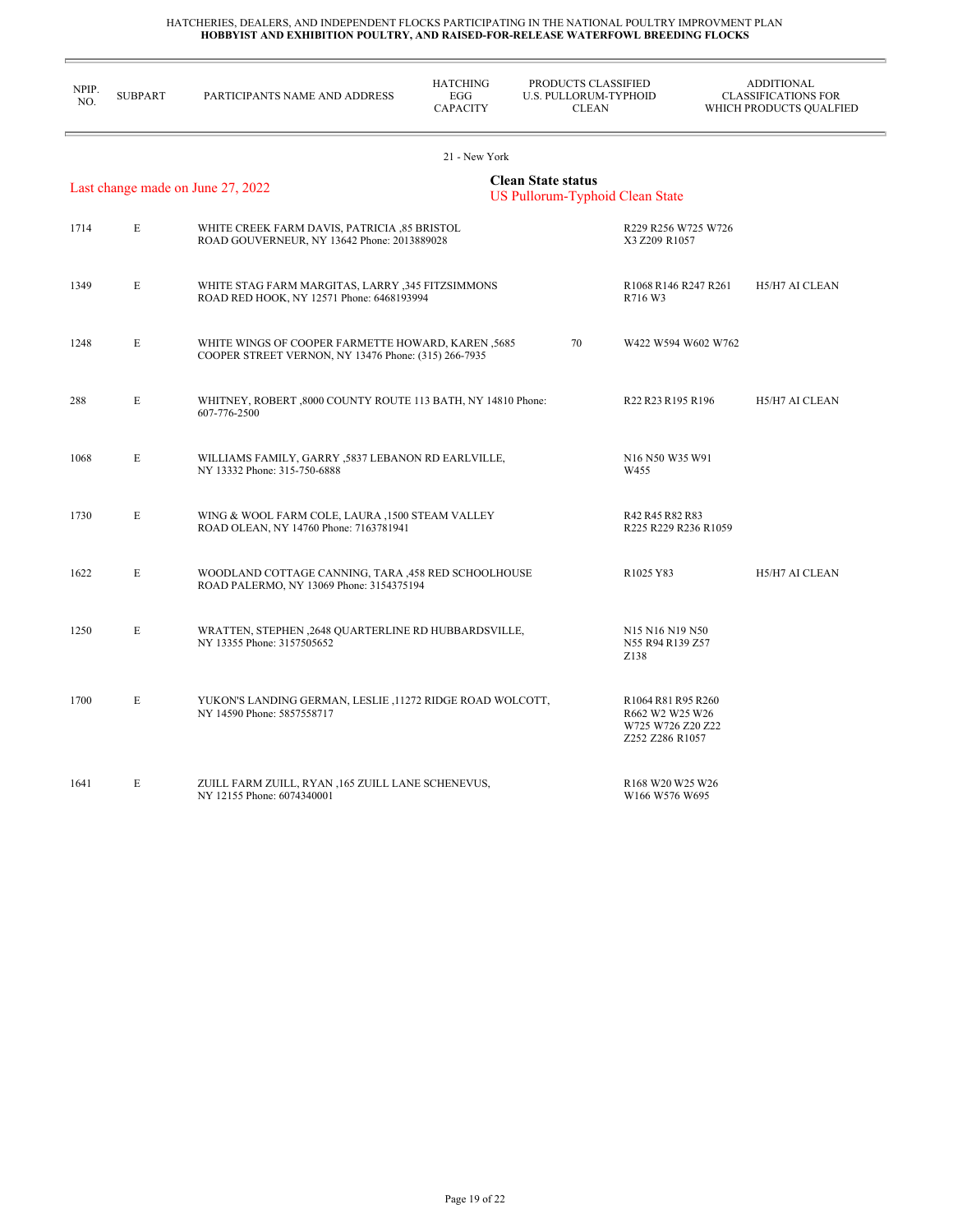| NPIP.<br>NO. | <b>SUBPART</b> | PARTICIPANTS NAME AND ADDRESS | <b>HATCHING</b><br>EGG<br><b><i>CAPACITY</i></b> | PRODUCTS CLASSIFIED<br>U.S. PULLORUM-TYPHOID<br>CLEAN | ADDITIONAL<br>CLASSIFICATIONS FOR<br>WHICH PRODUCTS OUALFIED |
|--------------|----------------|-------------------------------|--------------------------------------------------|-------------------------------------------------------|--------------------------------------------------------------|
|              |                |                               |                                                  |                                                       |                                                              |

21 - New York

## Last change made on June 27, 2022 **Clean State status**

## US Pullorum-Typhoid Clean State

DR. JENNIFER NIGHTINGALE VETERINARIAN 2 NY DEPT. OF AGRICULTURE & MARKETS 10B AIRLINE DR ALBANY, NY 12235 Phone: 518-485-0662 jennifer.nightingale@agriculture.ny.gov

DR. EIREANN COLLINS VETERINARIAN NY DEPARTMENT OF AGRICULTURE AND MARKETS DIVISION OF ANIMAL INDUSTRY ALBANY, NY 12235 Phone: 518-457-3502 Fax:518-485-7773 eireann.collins@agriculture.ny.gov

Independent Flocks

1728 F TUCKERS RANCH TUCKER, KELLI ,299 HAZEN ROAD NORTH LAWRENCE, NY 12967 Phone: 5183538844

P1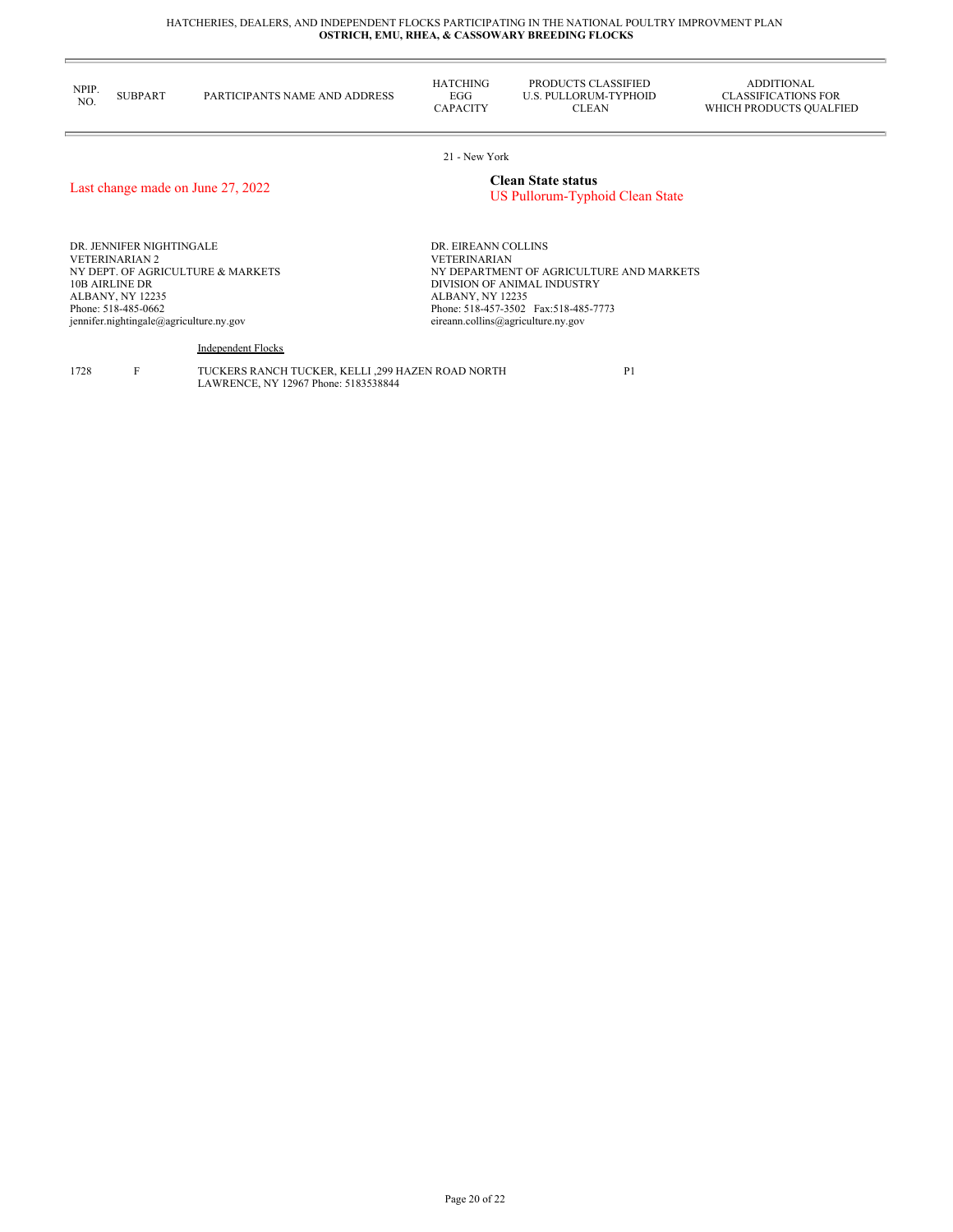| NPIP.<br>NO. | <b>SUBPART</b> | PARTICIPANTS NAME AND ADDRESS | <b>HATCHING</b><br>EGG<br>CAPACITY | PRODUCTS CLASSIFIED<br>U.S. PULLORUM-TYPHOID<br>CLEAN | ADDITIONAL<br>CLASSIFICATIONS FOR<br>WHICH PRODUCTS OUALFIED |
|--------------|----------------|-------------------------------|------------------------------------|-------------------------------------------------------|--------------------------------------------------------------|
|              |                |                               |                                    |                                                       |                                                              |

21 - New York

## Last change made on June 27, 2022 **Clean State status**

## US Pullorum-Typhoid Clean State

DR. JENNIFER NIGHTINGALE VETERINARIAN 2 NY DEPT. OF AGRICULTURE & MARKETS 10B AIRLINE DR ALBANY, NY 12235 Phone: 518-485-0662 jennifer.nightingale@agriculture.ny.gov

DR. EIREANN COLLINS VETERINARIAN NY DEPARTMENT OF AGRICULTURE AND MARKETS DIVISION OF ANIMAL INDUSTRY ALBANY, NY 12235 Phone: 518-457-3502 Fax:518-485-7773 eireann.collins@agriculture.ny.gov

**Hatchery** 

1510 H AVIAGEN NORTH AMERICA HATCHERY/WATERTOWN HATCHERY ,20768 LITTLE TREE DR WATERTOWN, NY 13601 T1 T11 T19 AI CLEAN MG MS SALM MON SE